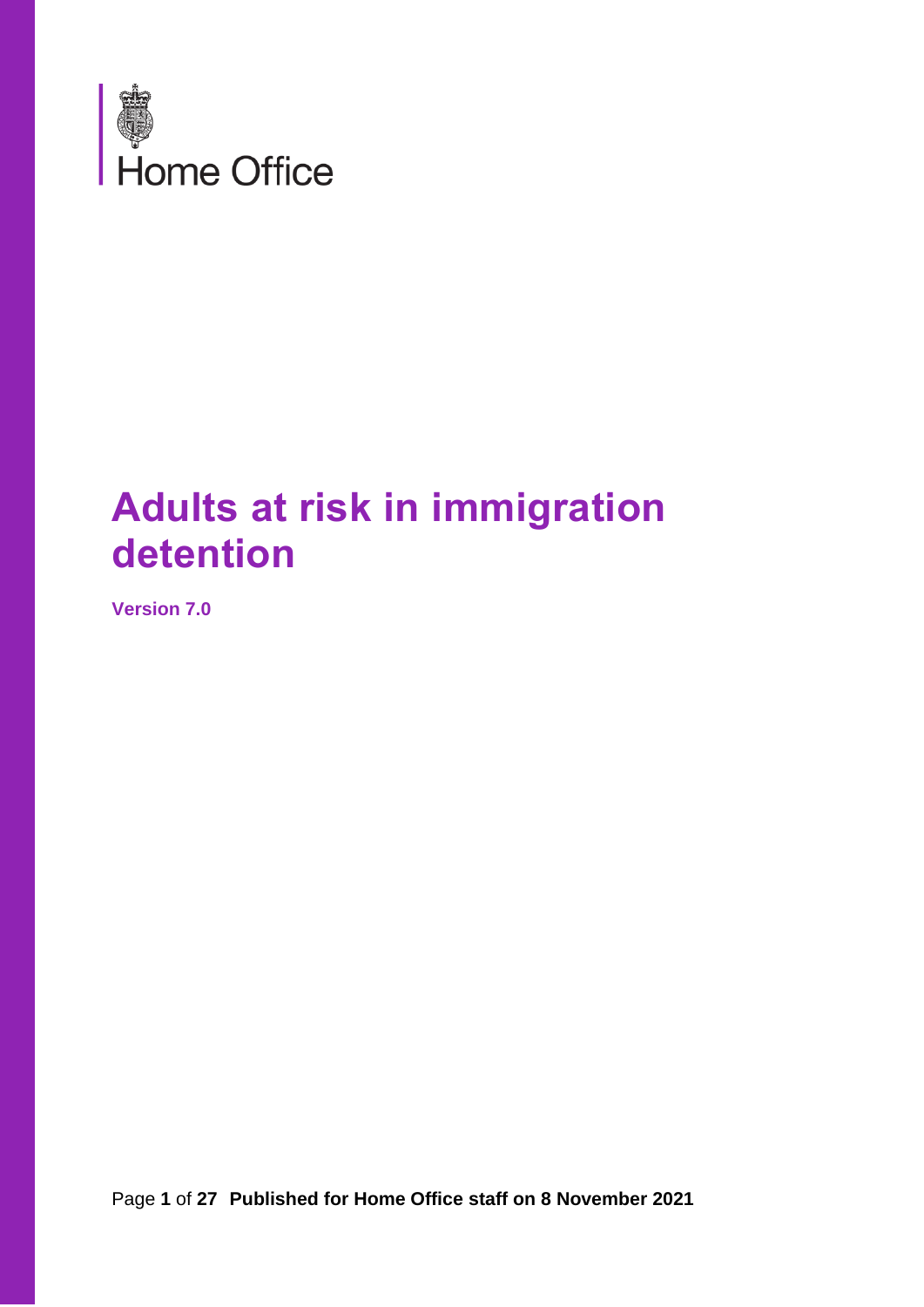# <span id="page-1-0"></span>**Contents**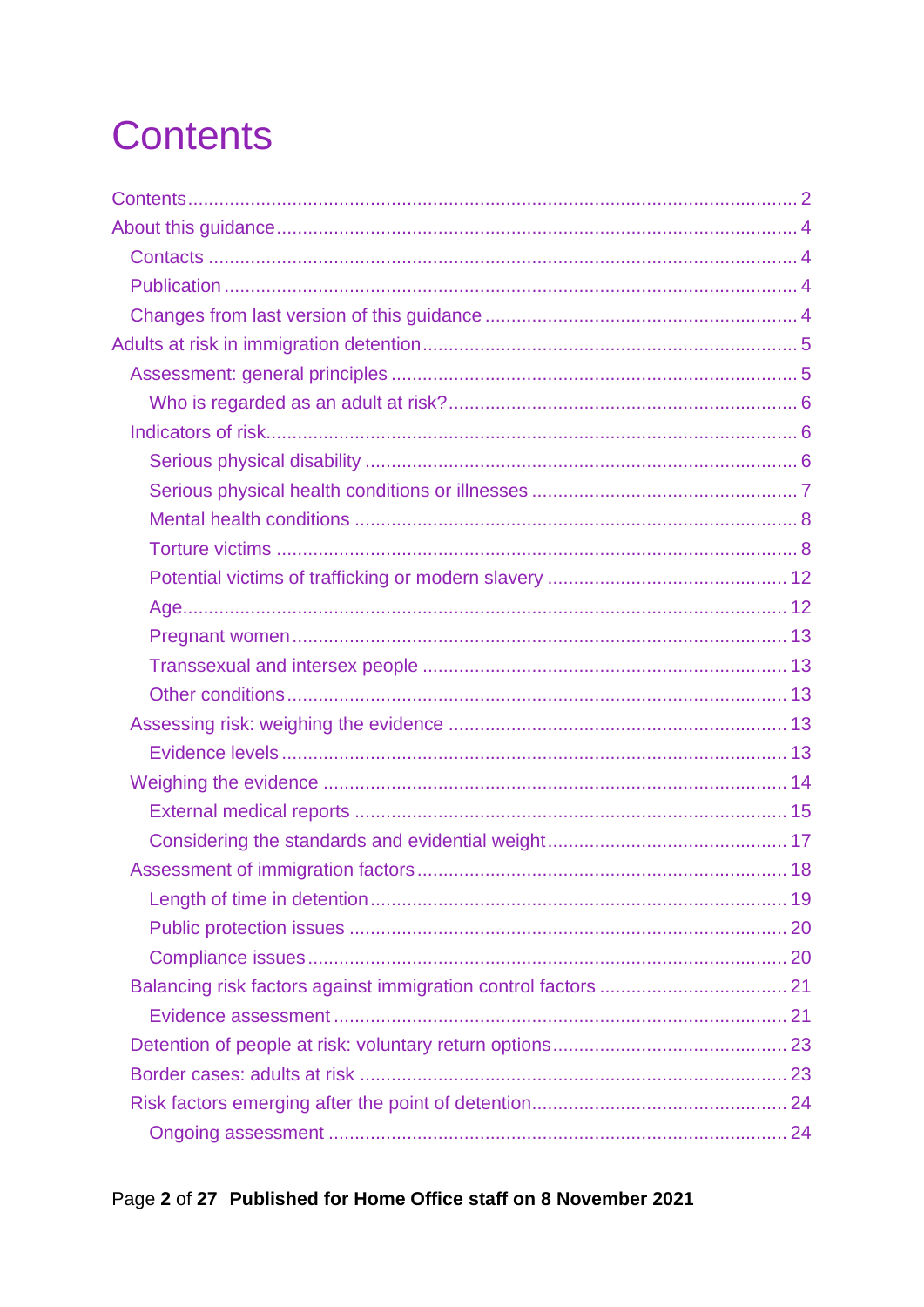| Rule 35 of the Detention Centre Rules and rule 32 of the Short-term Holding     |  |
|---------------------------------------------------------------------------------|--|
|                                                                                 |  |
| Purpose of Detention Centre rule 35 and Short-term Holding Facility rule 3225   |  |
| Detention Centre (DC) rule 35 report or Short-term Holding Facility (STHF) rule |  |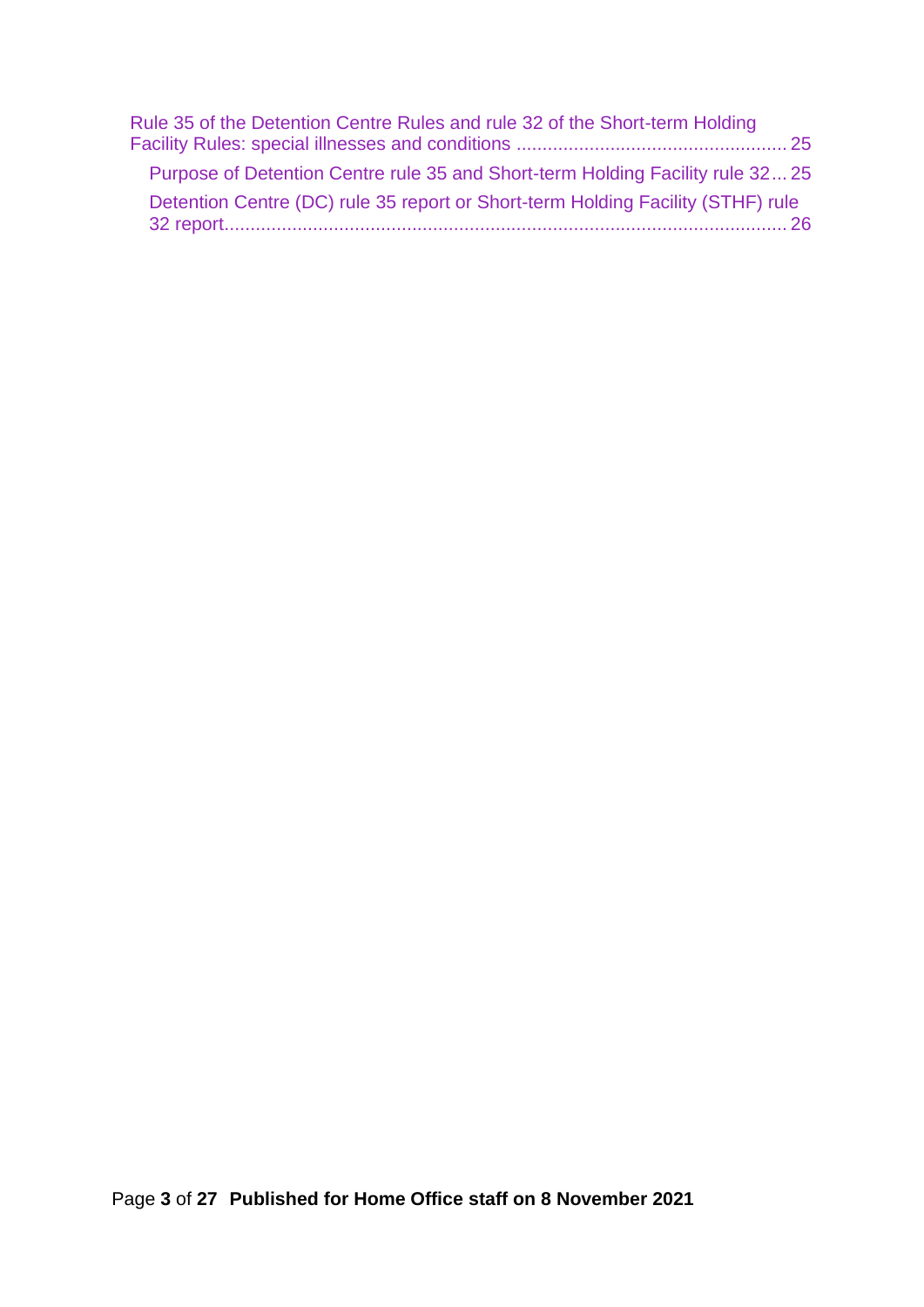# <span id="page-3-0"></span>About this guidance

This guidance tells you how to assess whether a person either in immigration detention or being considered for immigration detention is an 'adult at risk'.

# <span id="page-3-1"></span>**Contacts**

If you have any questions about the guidance and your line manager or senior caseworker cannot help you, or you think that the guidance has factual errors, email Detention Policy.

If you notice any formatting errors in this guidance (for example, broken links and spelling mistakes), or if you have any comments about the layout or navigability of the guidance, email the Guidance Rules and Forms team.

# <span id="page-3-2"></span>**Publication**

Below is information on when this version of the guidance was published:

- version **7.0**
- published for Home Office staff on **8 November 2021**

## <span id="page-3-3"></span>**Changes from last version of this guidance**

Amendments to reflect the creation of the Immigration Enforcement Competent Authority (IECA).

**Related content [Contents](#page-1-0)**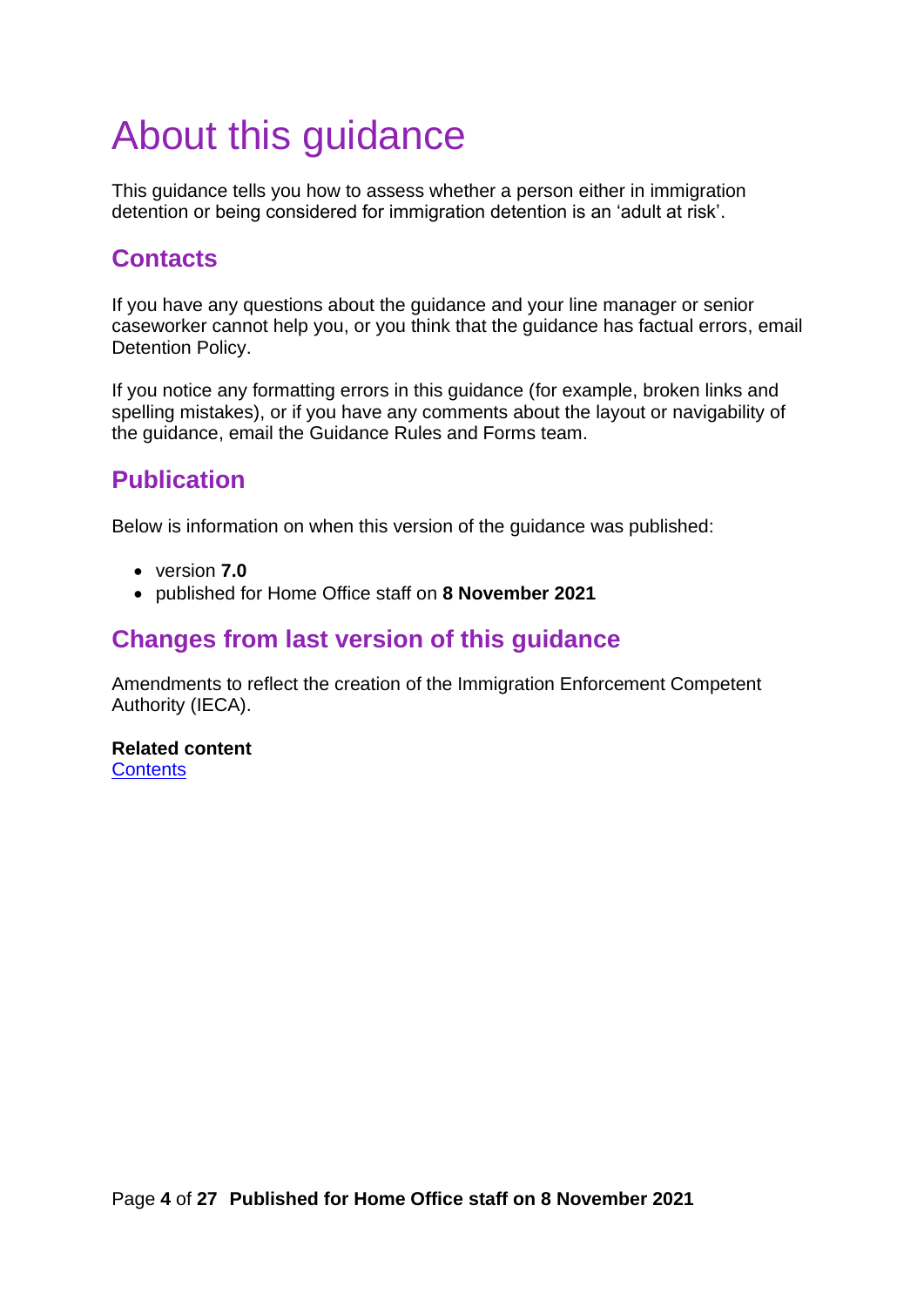# <span id="page-4-0"></span>Adults at risk in immigration detention

The information in this guidance applies to all cases in which consideration is being given to detaining an individual in order to remove them. It also applies to cases of individuals who are already in detention though, in those cases, the consideration will be about whether continued detention is appropriate.

There is an existing presumption in immigration policy that a person will not be detained. The adults at risk in immigration detention policy strengthens this presumption against the detention of those who are particularly vulnerable to harm in detention. However, detention may still be appropriate in an individual case when immigration control considerations outweigh the presumption of release, even for a person considered to be at risk. Although there is no statutory time limit on immigration detention in the UK, it is not lawfully possible to detain people indefinitely. Domestic case law is clear that the detention power can be exercised lawfully only if there is a realistic prospect of removal within a reasonable timeframe.

In all cases in which an individual is being considered for immigration detention in order to facilitate their removal, an assessment must first be made of whether the individual is an 'adult at risk' in the terms of this policy and, if so, the level of evidence (based on the available evidence, which may be limited to the individual's account) indicating the level of the policy into which they fall. If the individual is considered to be at risk, a further assessment will be made of whether the immigration considerations outweigh any risk identified. Only when they do will the individual be detained.

An assessment of known risk factors in every case must be made:

- as part of planning for operational enforcement activities
- on encountering individuals during enforcement operations
- when consideration is being given whether to detain
- regularly throughout detention and on an ad hoc basis in light of new information or evidence, reflecting the dynamic nature of vulnerability

## <span id="page-4-1"></span>**Assessment: general principles**

The decision maker should answer the following questions to inform their decision:

- does the individual need to be detained in order to effect removal? See Detention – general guidance
	- $\circ$  if the answer is no, they should not be detained
	- $\circ$  if the answer is yes, how long is the detention likely to last
- if the individual is identified as an adult at risk, what is the likely risk of harm to them if detained for the period identified as necessary to effect removal given the level of evidence available in support of them being at risk?

If the evidence suggests that the length of detention is likely to have a harmful effect on the individual, they should not be detained unless there are public interest

#### Page **5** of **27 Published for Home Office staff on 8 November 2021**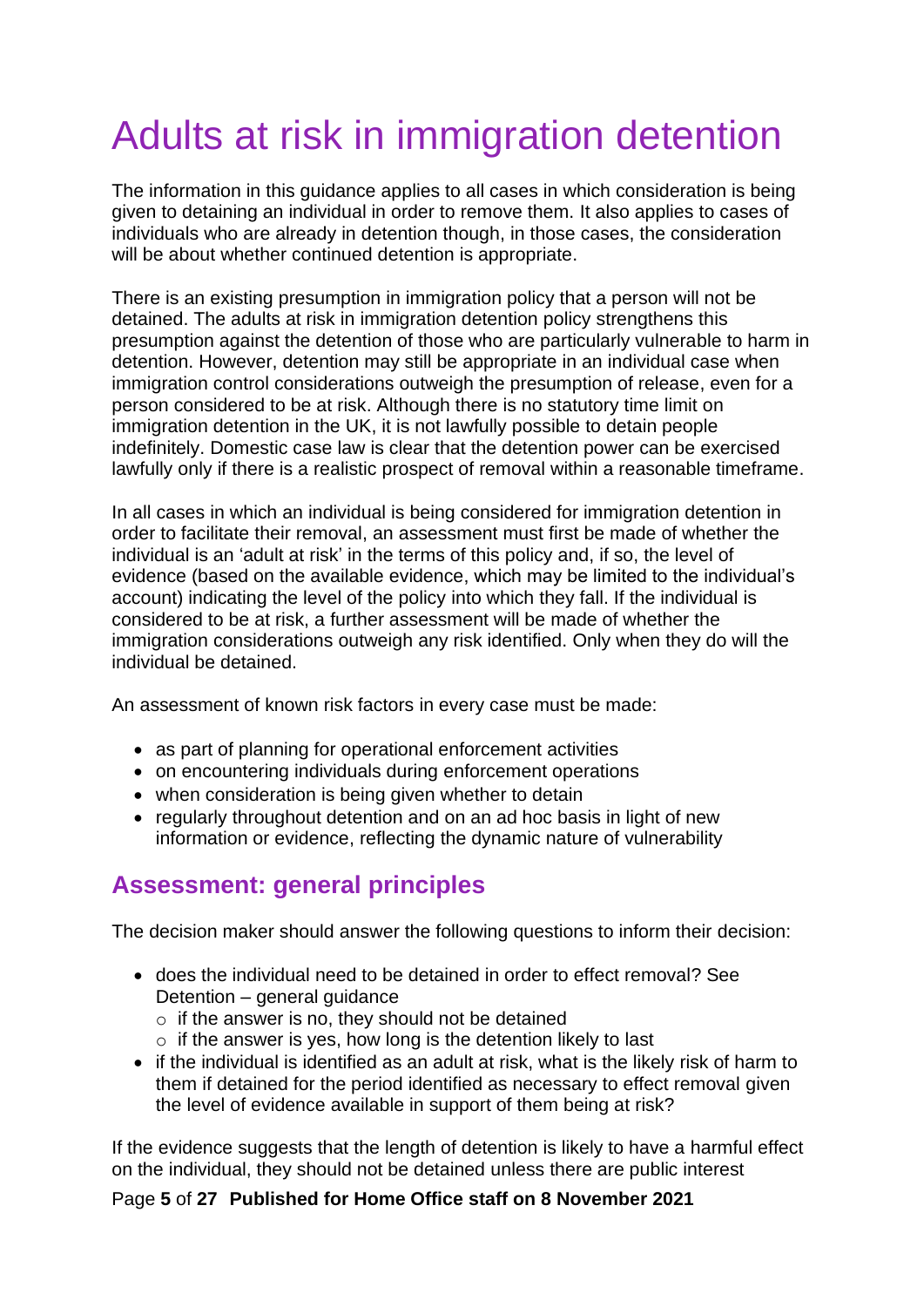concerns which outweigh any risk identified. For this purpose, the public interest in the deportation of foreign national offenders (FNOs) will generally outweigh a risk of harm to the detained person. However, what may be a reasonable period for detention (in line with the Hardial Singh principle [\(Singh, R v Governor of Durham](http://www.bailii.org/ew/cases/EWHC/QB/1983/1.html)  [Prison \[1983\] EWHC 1 \(QB\)\)](http://www.bailii.org/ew/cases/EWHC/QB/1983/1.html) will likely be shortened where there is evidence that detention will cause a risk of serious harm. Where the person in detention is not an FNO, detention for a period that is likely to cause serious harm will not usually be justified.

## <span id="page-5-0"></span>Who is regarded as an adult at risk?

An individual will be regarded as being an adult at risk if:

- they declare that they are suffering from a condition, or have experienced a traumatic event (such as trafficking, torture or sexual violence), that would be likely to render them particularly vulnerable to harm if they are placed in detention or remain in detention
- those considering or reviewing detention are aware of medical or other professional evidence which indicates that an individual is suffering from a condition, or has experienced a traumatic event (such as trafficking, torture or sexual violence), that would be likely to render them particularly vulnerable to harm if they are placed in detention or remain in detention, whether or not the individual has highlighted this themselves
- observations from members of staff lead to a belief that the individual is at risk, in the absence of a self-declaration or other evidence

The nature and severity of a condition, as well as the available evidence of a condition or traumatic event, can change over time. Therefore, decision makers should use the most up-to-date information each time a decision is made about placing someone into detention or continuing that detention.

Before referring individuals to a particular immigration removal centre, decision makers must confirm that a particular centre has adequate healthcare facilities to accommodate that individual's needs. Immigration removal centres do not provide inpatient facilities and can provide primary healthcare only.

## <span id="page-5-1"></span>**Indicators of risk**

Indicators of whether an individual may be particularly vulnerable to harm, and therefore at risk in detention, include the conditions or experiences (referred to as 'risk factors') set out below.

## <span id="page-5-2"></span>Serious physical disability

An individual may be suffering from a serious disability. Such a disability may inhibit their ability to cope within a detention environment and should be factored into any consideration of detention and, indeed, into consideration of their general management through the immigration process.

#### Page **6** of **27 Published for Home Office staff on 8 November 2021**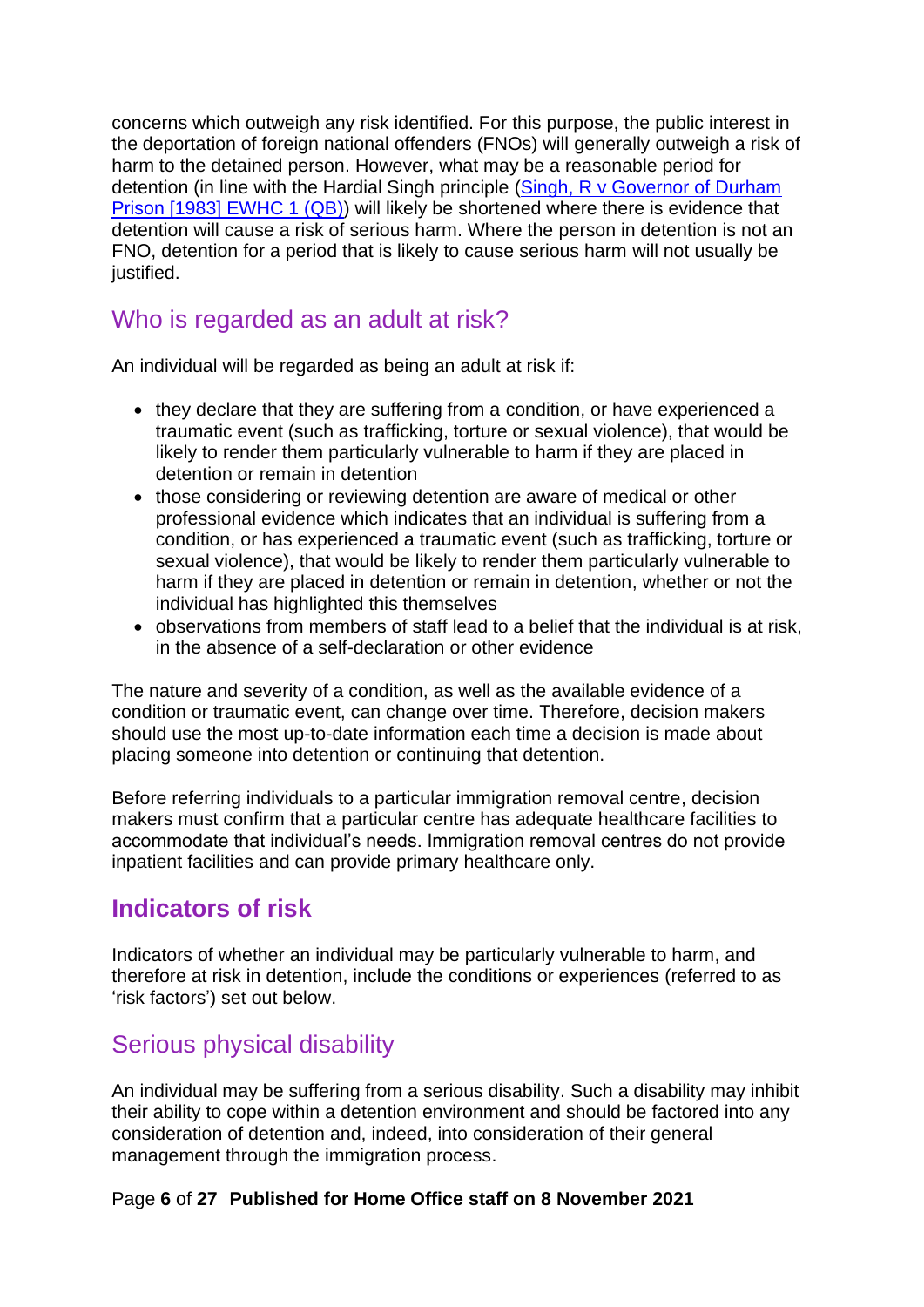## <span id="page-6-0"></span>Serious physical health conditions or illnesses

An individual may be suffering from a serious health condition or illness. Such conditions may inhibit their ability to cope within a detention environment or may make them particularly vulnerable within a detention environment. This should be factored into any consideration of detention and, indeed, into consideration of their general management through the immigration process. If a condition is considered to be serious (on the basis of the considerations set out below) the individual will fall within the scope of the adults at risk policy. If a condition is not considered to be serious, the individual concerned will not fall within the scope of the policy (unless one of the other indicators of risk set out in the policy applies).

When considering whether any given condition qualifies as serious for the purposes of the policy decision-makers must give thought to whether the physical manifestation of the condition puts the individual at risk of harm in immigration detention. Therefore, consideration should be given, on the basis of the available information, to whether the condition or illness can be managed by the individual themselves within detention through medication or through other aids. Whilst the need to take medication could be indicative of a more serious condition, it does not automatically place an individual within the scope of the policy.

Decision-makers must assess the severity of the condition based on the information at the point at which the detention decision is made, and should not make an assessment of the potential for it to become more severe, unless there is professional evidence which indicates that detention will be likely to have the effect of worsening the individual's existing condition.

In some cases, it will be obvious that the individual is suffering from a serious health condition. In other cases, it will be obvious that their physical health condition is not serious. Where there is doubt, and in order to assess whether the condition is serious at the time of making the detention decision, and whether the individual therefore falls within the scope of the policy, decision-makers must take into account a number of factors. These are set out below, although there may be other relevant considerations:

- does the individual take medication?:
	- o do they need assistance in taking their medication?
	- o what happens if they do not take their medication?
	- o medicated conditions will be more likely to be serious, however, if the condition is well managed by the individual through medication, it may not fall within the 'serious medical condition or illness' indicator of risk
- does the condition adversely impact on the individual's mobility or significantly reduce their range of movement?
- does the condition significantly hinder the individual's ability to provide adequate self-care (for example, washing, dressing or eating), severe mobility issues are more likely to indicate that the condition is serious?
- are there other related complicating conditions, such conditions may be an indication of a serious physical health condition?

#### Page **7** of **27 Published for Home Office staff on 8 November 2021**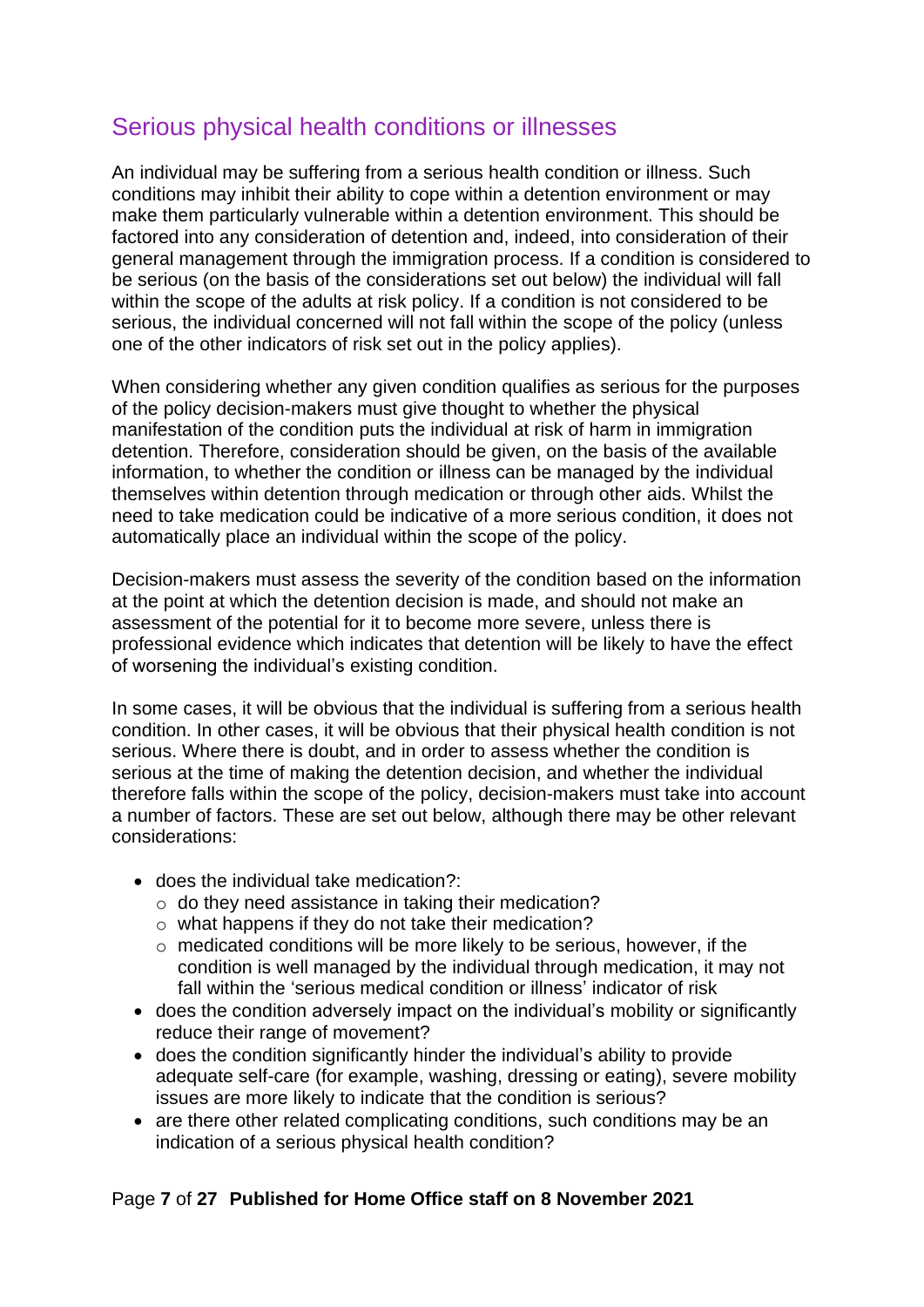- where conditions fluctuate, or involve sudden attacks, such as asthma or epilepsy, how long ago was the most recent episode or attack?
	- o how severe was it, did the last episode or attack require medical intervention, such as a change in medication or hospitalisation
- has the individual been hospitalised recently, if so, when?

This is a non-exhaustive list of factors which may suggest that an individual has a serious physical health condition that renders them at risk of harm in immigration detention.

See also Rule 35 and rule 32 - [Special illnesses and conditions.](#page-24-0)

There may be some conditions which will almost never be serious, but which are particularly infectious or contagious. Whilst the presence of such conditions may affect the general management or risk assessment of an individual in detention facilities, it will not normally impact on the consideration of whether the condition constitutes a 'serious physical health condition'.

## <span id="page-7-0"></span>Mental health conditions

An individual may be suffering from a mental health condition or impairment (this includes psychiatric illness, or clinical depression, post-traumatic stress disorder and more serious learning difficulties depending on the nature and severity of the condition). Such conditions may inhibit their ability to cope within a detention environment and should be factored into any consideration of detention and, indeed, into consideration of their general management through the immigration process.

There may also be specific experiences to which the individual has (or claims to have) been subject, or which indicate that they may suffer particular harm or detriment if detained, because those experiences may have affected the individual's mental state. Indicators can include:

- having been a victim of torture having been a victim of sexual or gender-based violence, including female genital mutilation
- having been a [victim of human trafficking or modern slavery](#page-16-0)

## <span id="page-7-1"></span>Torture victims

The definition of torture for the purposes of the adults at risk in immigration detention policy is set out in [rule 35\(6\) of the Detention Centre Rules 2001](http://www.legislation.gov.uk/uksi/2001/238/article/35/made) (as inserted by the [Detention Centre \(Amendment\) Rules 2018\)](http://www.legislation.gov.uk/uksi/2018/411/contents/made) and [rule 32\(6\) of the Short-term Holding](http://www.legislation.gov.uk/uksi/2018/409/article/32/made)  [Facility Rules 2018](http://www.legislation.gov.uk/uksi/2018/409/article/32/made) and is defined as:

"any act by which a perpetrator intentionally inflicts severe pain or suffering on a victim in a situation in which-

- (a) the perpetrator has control (whether mental or physical) over the victim, and
- (b) as a result of that control, the victim is powerless to resist."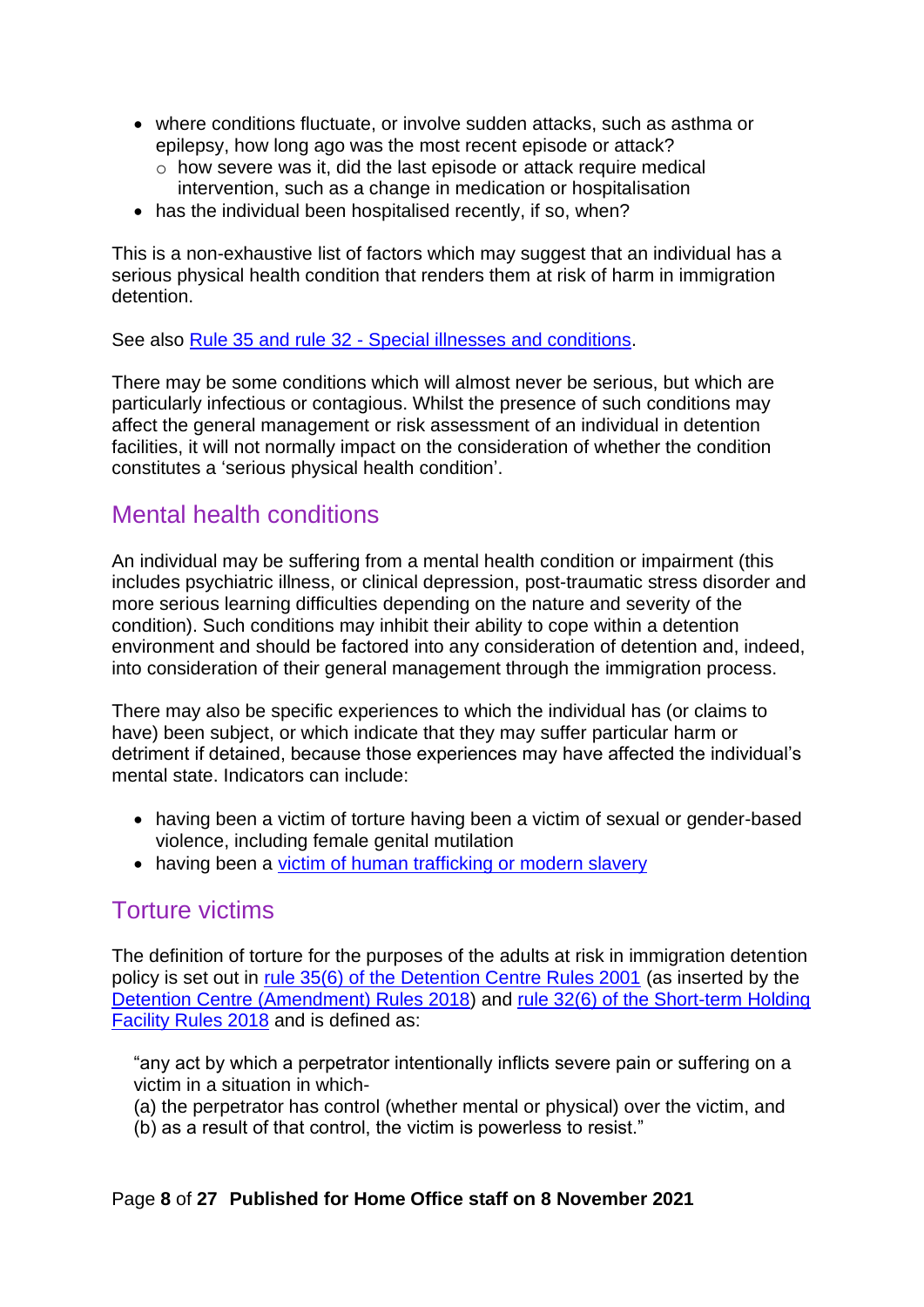For the avoidance of doubt, please note the following: There is no difference between 'powerless to resist' and 'powerlessness'. The proper approach is to consider whether the individual was in a situation of powerlessness.

The process of determining whether an individual meets the definition of torture will be contingent on the evidence available. A declaration from an individual or their legal representative to the effect that they have been tortured should be accepted at face value and they should be regarded as falling within Level 1 of the adults at risk policy.

Where professional evidence is available, a 2-stage approach should be applied:

## **Stage 1**

Decision-makers must determine whether the circumstances disclosed by the individual amount to torture in the terms of this policy. If they do not, that individual will not be considered to be a victim of torture, but they may still fall into one of the other indicators of risk set out in the policy. If, however, the circumstances described do amount to torture, decision-makers must go on to consider stage 2 below.

There are 3 elements to the definition of torture that must be met in each case: severity, intent and powerlessness.

### **Severity**

In order to constitute torture, the pain or suffering inflicted must be **severe**. It may be physical or mental. The impact on the individual is relevant in any assessment of the severity of the pain and suffering. Therefore, when determining severity, the following factors should be taken into account, though there may be other relevant considerations:

- the duration of the pain and suffering:
	- o there might be a single act of significant duration, or a series of acts carried out over an extended duration
	- o a short, one-off event involving pain and suffering (such as a beating in the street) is less likely to constitute torture than a sustained period of pain and suffering
	- o a sustained period of pain and suffering could take a number of forms, for example, it could be if an individual was confined or held for some hours and regularly subjected to physical or mental violence, alternatively, it could be abuse or violence which takes place over a number of years, this could include a domestic violence situation
- what were the physical effects of the treatment
	- $\circ$  the greater the physical impact, the more likely it is that the pain and suffering has been severe
- what were the mental effects of the treatment
	- $\circ$  the greater the mental impact, the more likely it is that the pain and suffering has been severe
- what were the respective ages of the perpetrator and victim

#### Page **9** of **27 Published for Home Office staff on 8 November 2021**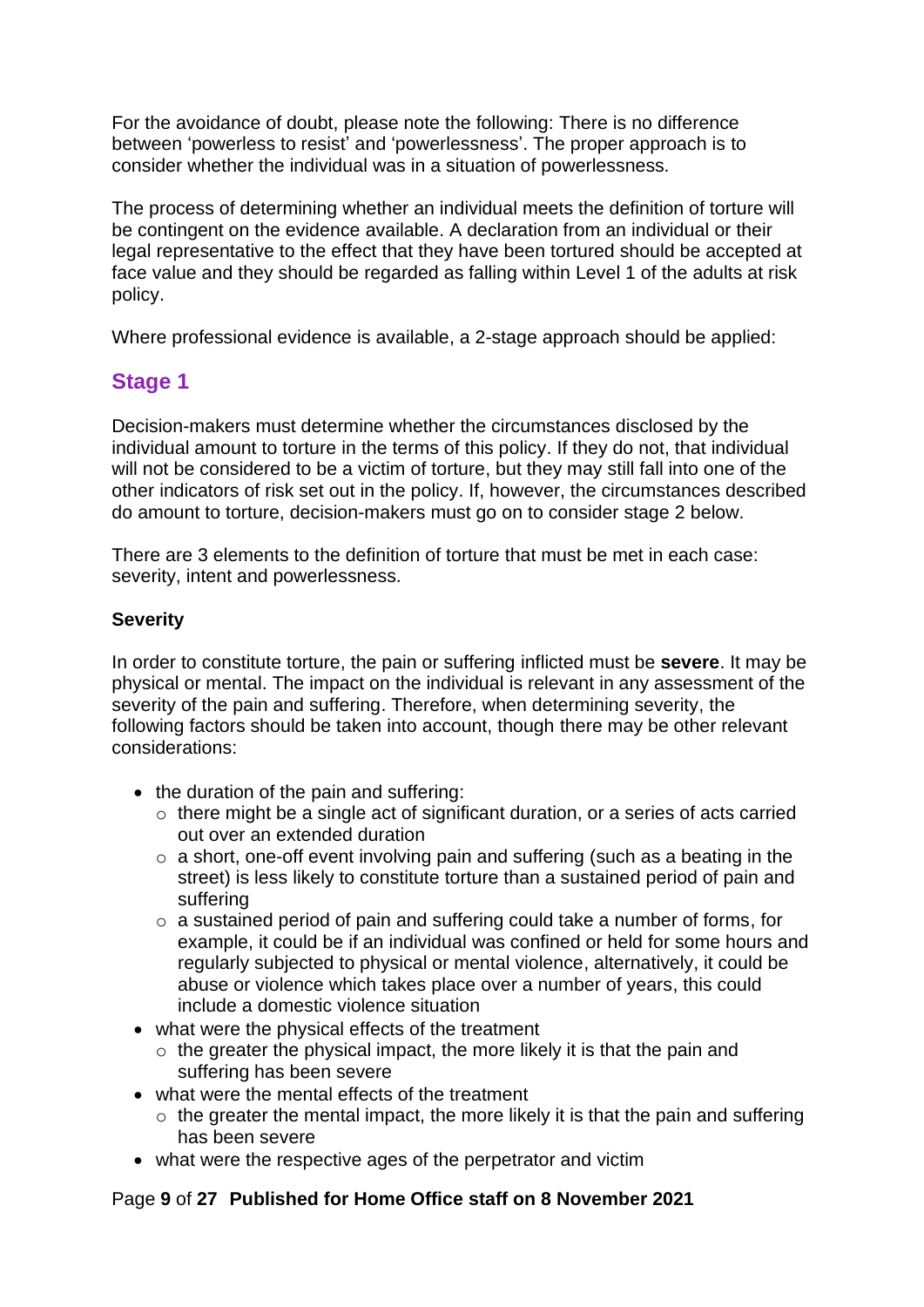- o a child or an elderly person may be more likely to be susceptible to severe pain and suffering than a fit adult
- what was the state of health of the victim at the time of the act
	- o an individual in a poor state of health may be more susceptible to severe pain and suffering than an individual in good health

#### **Intent**

In order to constitute torture, the perpetrator must **intend** to inflict severe pain and suffering. Cases in which an individual has, for example, sadly been accidentally knocked down by a vehicle, or has otherwise been the victim of an accident, should not be regarded as torture (though the impact of the accident may mean that the individual falls within the scope of one of the other indicators of risk set out in the adults at risk policy). If, however, it is apparent that the perpetrator has intended to cause severe pain and suffering to the victim, then the act should be regarded as torture (assuming that it also meets the severity and powerlessness limbs).

#### **Powerlessness**

In order for an act to constitute torture, the victim must have been placed in a situation of **powerlessness**. The courts have recognised that 'the situation of powerlessness must be something somewhat over and above that which is inherent in the mere fact that the individual has been unable to prevent the infliction of severe pain and suffering' [\(Medical Justice & Ors v Secretary of State for the Home](http://www.bailii.org/ew/cases/EWHC/Admin/2017/2461.html)  [Department & Anor \[2017\] EWHC 2461 \(Admin\)\)](http://www.bailii.org/ew/cases/EWHC/Admin/2017/2461.html). Decision makers must consider powerlessness in the context of immigration detention. That is, what are the types of previous experiences which are likely to have a detrimental impact on how the individual will now respond to being placed in immigration detention? Will detention render that individual at risk of harm as a result of their experiences of situations of powerlessness?

The key elements of powerlessness are:

- was severe pain and suffering inflicted against a person whilst they were in the perpetrator's custody or physical control, that is, were they deprived of their liberty or were their movements constrained or were they are coerced into staying
- was any psychological control exerted
- was a degree of power exercised by the perpetrator over the individual to the extent that they could not escape or defend themselves

If any one of the above elements is apparent, the victim should usually be regarded as having been in a situation of powerlessness, provided it is something somewhat over and above that which is inherent in the mere fact that they were unable to prevent that situation. This, essentially, is the difference between an assault and torture.

Control is the key element in rendering an individual powerless. For example, physical powerlessness could be constituted by physical restraint, such as being

#### Page **10** of **27 Published for Home Office staff on 8 November 2021**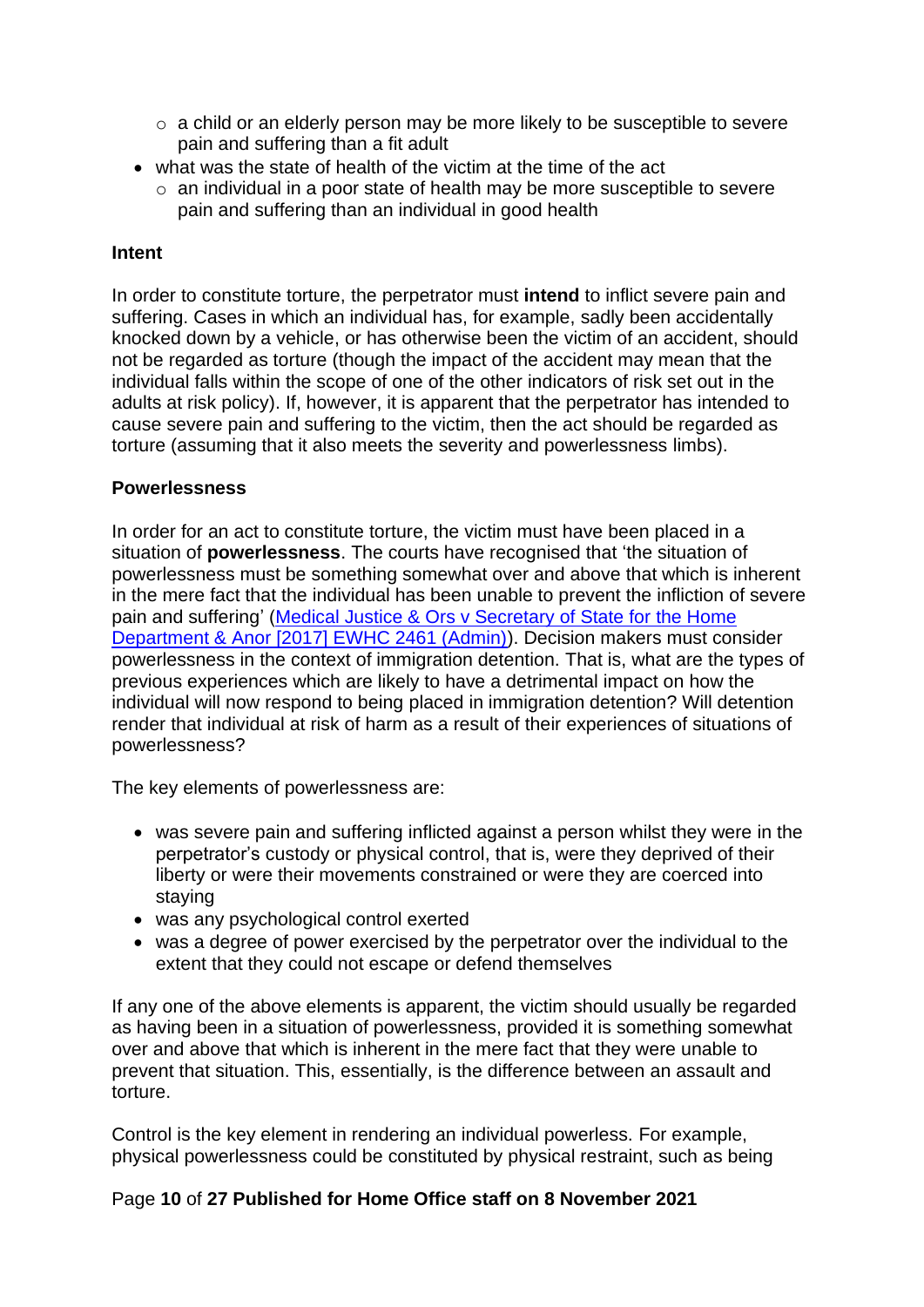detained in a particular place from which escape is blocked, such as a vehicle, a room or a cell. Mental powerlessness could emerge from the kind of control asserted by an abusive individual over their spouse or partner, or by an abusive adult over a child. It could also be related to being persistently degraded or humiliated such that the individual's sense of self and personal autonomy has been damaged - for instance, if they have been subjected routinely to sexual violence.

In some circumstances (particularly, but not exclusively, in a domestic setting) the relationship between the perpetrator and the victim may be a key factor in determining whether control has been exerted. It is most likely to be a factor if there is a subordinate relationship, for example between a moneylender and a debtor, between migrant smugglers and their victims, or in some marriages.

The relative ages of the perpetrator and victim may also be a key factor in determining whether a situation of control existed (see the section on severity above).

#### **Other considerations**

The purpose for which the act was committed should not be regarded as a key consideration in the determination of whether the act should be regarded as torture. It may form part of the consideration of the case, particularly if the purpose of the act was, for example, to extract a confession, to extract information, or to punish an individual.

## **Stage 2**

The decision maker must assess what evidence there is to support the individual's account by using the levels of evidence referred to below in this guidance. Where there is professional evidence of torture, the individual should be regarded as being at level 2 in the terms of this policy. Where the professional evidence indicates that a period of detention would be likely to cause harm they should be regarded as being at level 3. There will not always be documentary evidence of every aspect of the individual's account and cases must therefore be considered in the round.

#### **Medico-legal reports**

Evidence that an individual is a victim of torture may emerge from a rule 35 (in relation to those detained in immigration removal centres) or rule 32 report (in relation to others in residential short-term holding facilities (STHFs) or a medico-legal report supplied by Freedom from Torture, the Helen Bamber Foundation or another reputable medico-legal report provider. Individuals with such a report which indicates that the individual has been a victim of torture will be regarded as meeting level 3 evidence under the policy, providing the report meets the required standards.

In cases in which an individual is detained during the consideration of their asylum claim and is accepted by Freedom for Torture or the Helen Bamber Foundation for a pre-assessment appointment, caseworkers must apply the Medical evidence in asylum claims guidance unless there is a subsequent negative credibility finding.

#### Page **11** of **27 Published for Home Office staff on 8 November 2021**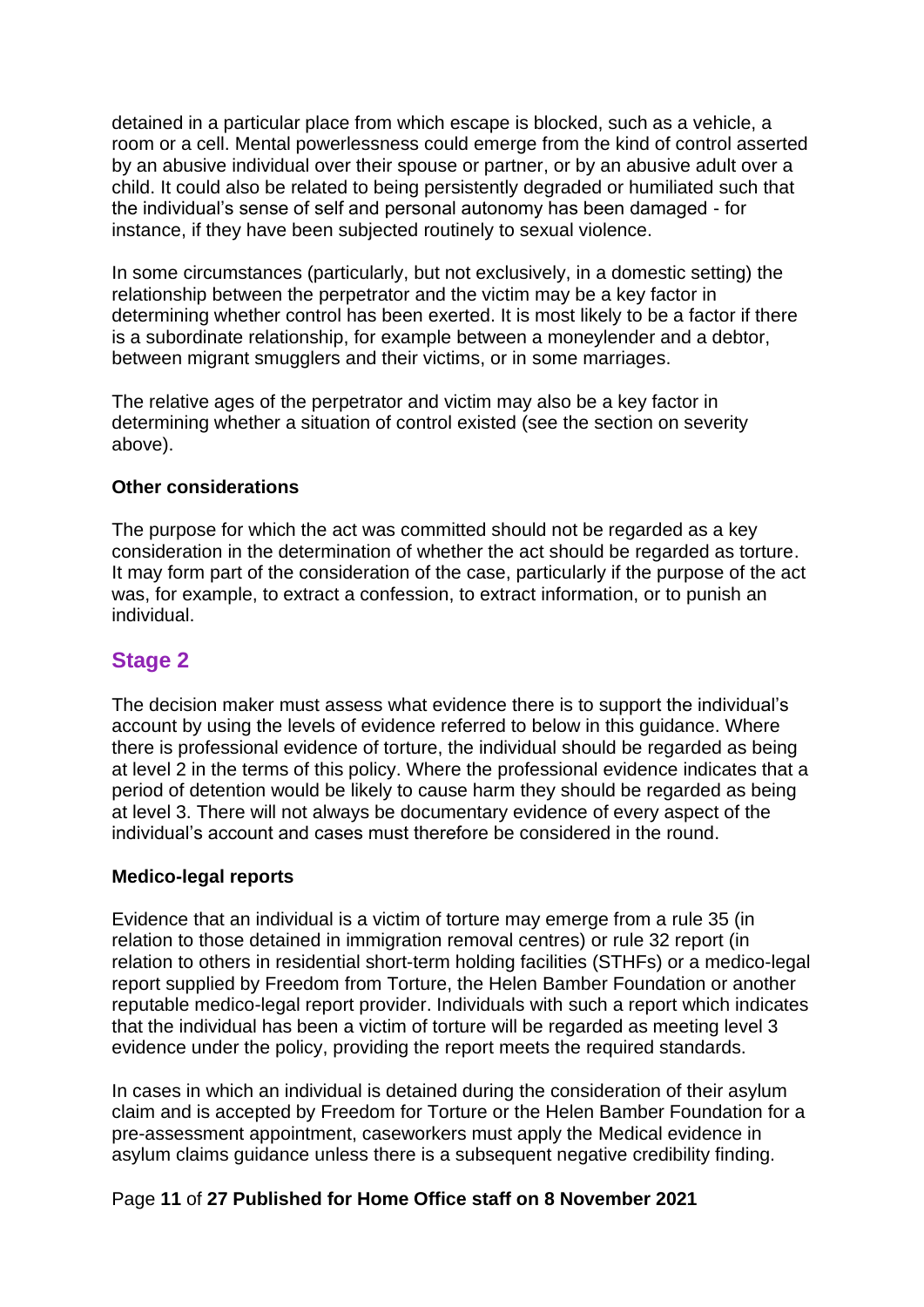This section of the guidance applies to the consideration of all Detention Centre rule 35 or Short-term Holding Facility rule 32 reports and medico-legal reports from 2 July onwards, regardless of when the reports were completed. However, no rule 32 reports will have been submitted before the coming into force of the Short-term Holding Facility Rules 2018 on 2 July 2018.

## <span id="page-11-0"></span>Potential victims of trafficking or modern slavery

For the purposes of this policy, an individual who has received a positive reasonable grounds decision under the National Referral Mechanism (NRM), and has not yet received their conclusive grounds decision or otherwise left the NRM, is considered a potential victim of trafficking or modern slavery and will fall within the scope of the adults at risk policy.

A positive reasonable grounds decision alone from one of the competent authorities will be regarded as official documentary evidence amounting to level 2 evidence (see [evidence levels\)](#page-12-4).

There are particular protections afforded to potential victims of trafficking or modern slavery. For the full guidance and process to follow for managing the detention decisions of potential victims of trafficking or modern slavery, please see: Adults at risk: Detention of potential or confirmed victims of modern slavery.

For guidance on the process to be followed when making detention decisions for individuals who have received a Conclusive Grounds decision under the NRM, see: Adults at risk: Detention of potential or confirmed victims of modern slavery.

## <span id="page-11-1"></span>Age

For the purposes of this policy an individual aged 70 or over (regardless of any other considerations) should be regarded as being at risk. The fact of their age alone will automatically be regarded as amounting to, at least, level 2 [evidence](#page-12-4) (see evidence [levels\)](#page-12-4). In the cases of documented individuals, their age will be apparent from the documentation. When the individual is undocumented, however, and there is no definitive information available that indicates their age, a judgement may need to be made on the basis of a visual assessment.

In cases in which an undocumented individual claims to be aged 70 or over, but in which there is no documentary confirmation, the following process should be followed:

- the decision maker (or an officer acting on their behalf) should carry out a visual assessment of the individual
- on the basis of this visual assessment, if the individual is clearly, or is probably, aged 70 or over, they should be treated accordingly for the purposes of this policy
- if there is doubt about whether the individual is in fact aged 70 or over:
	- o all existing documentation should be double-checked to ensure that there is no information which indicates the individual's age

#### Page **12** of **27 Published for Home Office staff on 8 November 2021**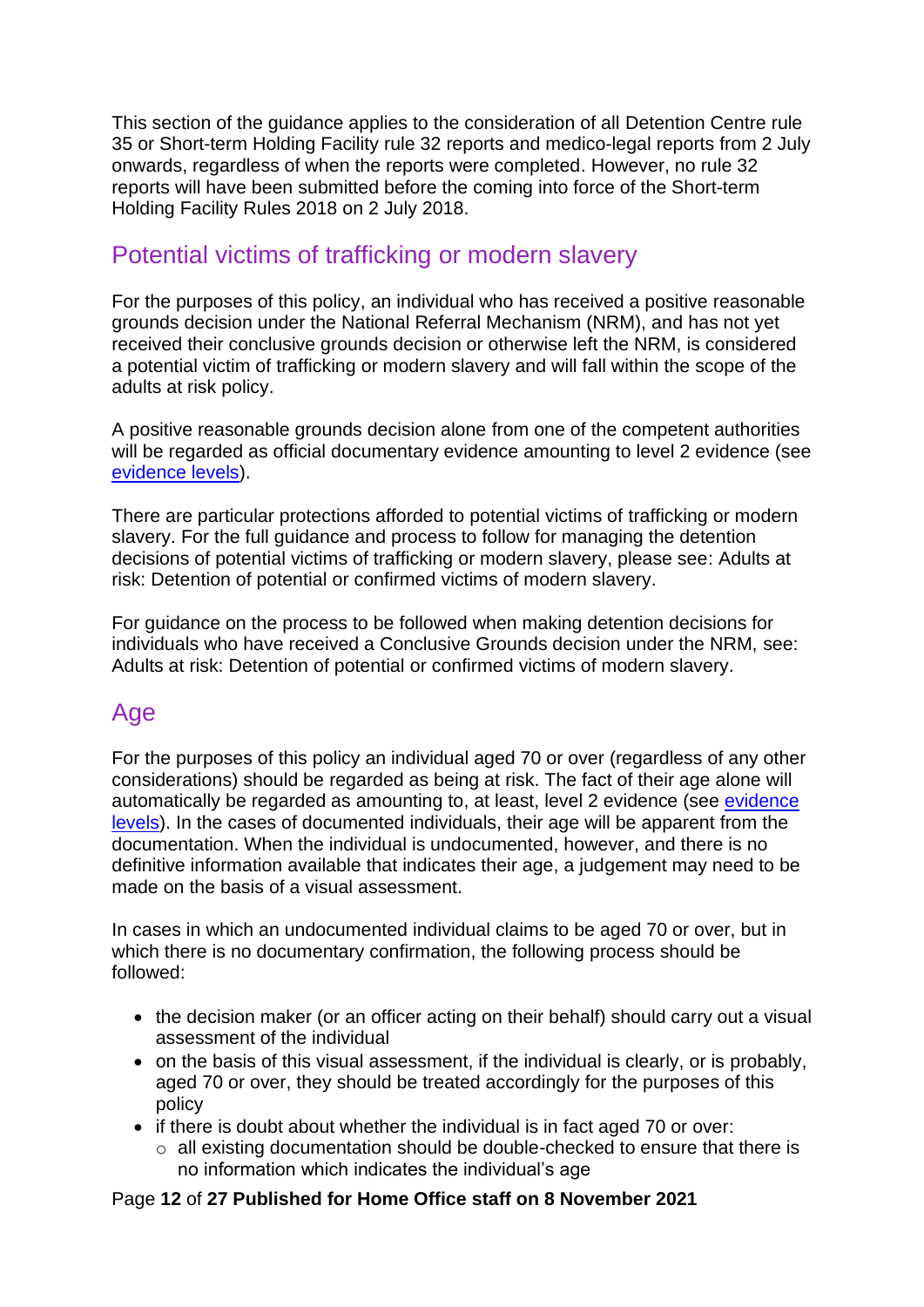- $\circ$  the individual should be asked whether they have any additional information relevant to the determination of their age
- $\circ$  the decision maker should reach a view on whether or not the individual is 70 or over
- $\circ$  if the view is taken that the individual is likely to be under 70, and that the individual is to be detained (or their detention continued), this assessment of age must be corroborated by the decision maker's line manager, who should be of at least the grade of higher executive officer (HEO)

## <span id="page-12-0"></span>Pregnant women

There are particular restrictions on the detention of pregnant women for the purposes of removal, see Chapter 55a Detention of Pregnant Women. In all cases in which a pregnant woman is being detained for removal, the fact of her pregnancy will automatically be regarded as amounting to level 3 evidence (see [evidence levels\)](#page-12-4) for the purpose of this policy and the pregnancy will therefore be afforded significant weight when assessing the risk of harm in detention. The instruction on detention of pregnant women for the purpose of removal provides guidance on establishing or accepting a claimed pregnancy, which would be applicable in all cases.

## <span id="page-12-1"></span>Transsexual and intersex people

An individual who has transitioned, or is transitioning, from one gender to the other, may be at particular risk of abuse and mistreatment from others in detention. The same could apply to a person who is intersex.

## <span id="page-12-2"></span>Other conditions

The list of indicators in the adults at risk in immigration detention statutory guidance is not intended to be exhaustive. Caseworkers should note that there may be other unforeseen, conditions and experiences that do not fall within the list of indicators and which may render an individual particularly vulnerable to harm if they are placed in detention or remain in detention. Caseworkers must consider such conditions and experiences in the same way as the indicators in that list. In addition, caseworkers should note that the nature and severity of a condition, as well as the available evidence of a condition or traumatic event, can change over time.

## <span id="page-12-3"></span>**Assessing risk: weighing the evidence**

## <span id="page-12-4"></span>Evidence levels

Once an individual has been identified as being at risk, by virtue of them exhibiting an [indicator of risk,](#page-5-1) consideration should be given to the level of evidence available in support, and the weight that should be afforded to the evidence, in order to assess the likely risk of harm to the individual if detained for the period identified as necessary to effect their removal:

#### **Level 1**

Page **13** of **27 Published for Home Office staff on 8 November 2021**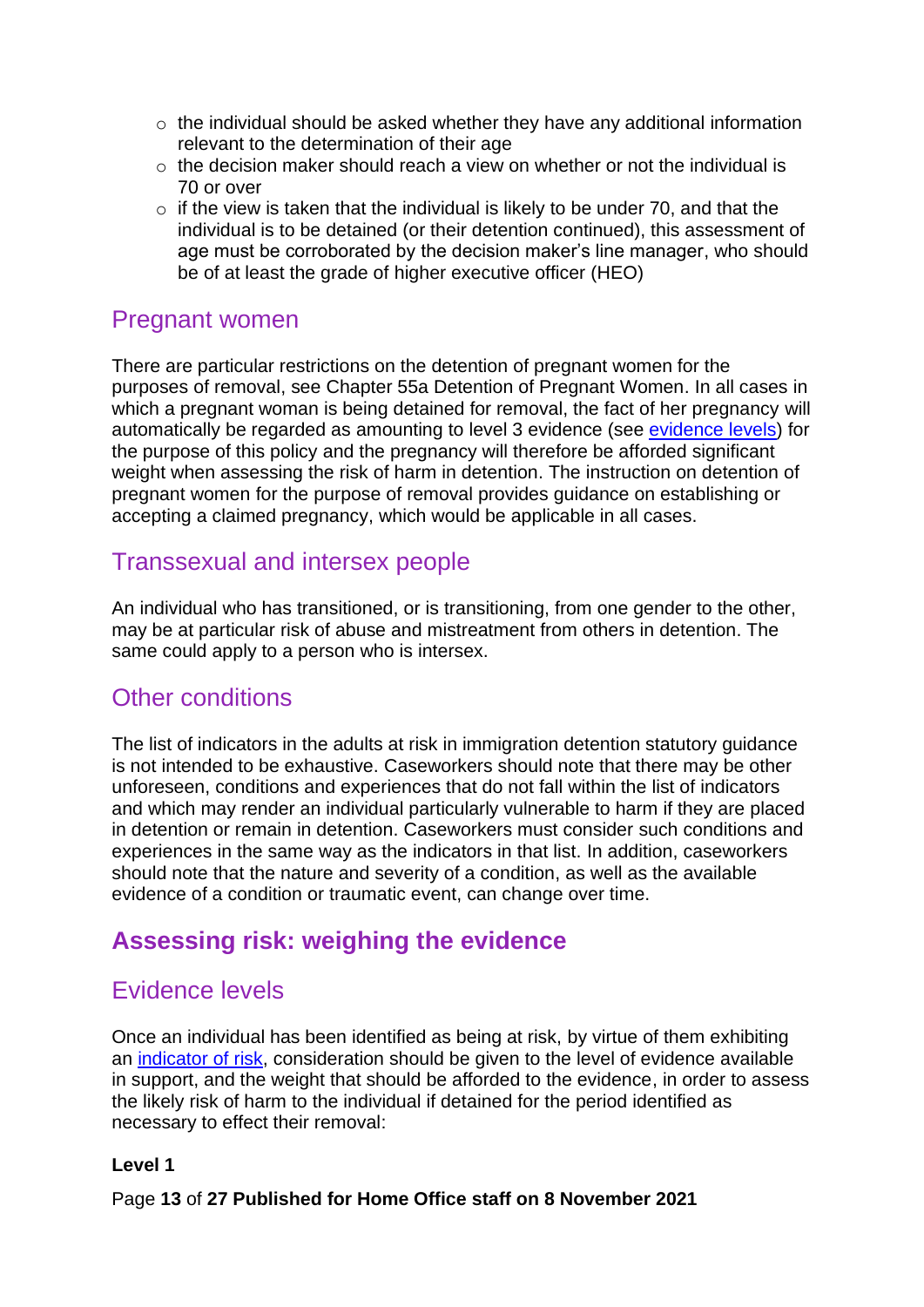A self-declaration (or a declaration made on behalf of an individual by a legal representative) of being an adult at risk should be afforded limited weight, even if the issues raised cannot be readily confirmed.

#### **Level 2**

Professional evidence (for example from a social worker, medical practitioner or nongovernment organisation (NGO)), or official documentary evidence, which indicates that the individual is (or may be) an adult at risk should be afforded greater weight. Such evidence should normally be accepted and consideration given as to how this may be impacted by detention. Representations from the individual's legal representative acting on their behalf in their immigration matter would not be regarded as professional evidence in this context.

#### **Level 3**

Professional evidence (for example from a social worker, medical practitioner or NGO) stating that the individual is at risk and that a period of detention would be likely to cause harm, for example, increase the severity of the symptoms or condition that have led to the individual being regarded as an adult at risk, should be afforded significant weight. Such evidence should normally be accepted and any detention reviewed in light of the accepted evidence. Representations from the individual's legal representative acting on their behalf in their immigration matter would not be regarded as professional evidence in this context.

When considering the likely risk of harm for the period identified, decision-makers are entitled not to place decisive weight on assertions that are unsupported by medical evidence.

Given the difficulty involved in validating cases in which the only evidence available is the self-declaration of the individual concerned, the distinction between such cases and cases of those who are not considered to be at risk may not be great. However, the expectation, where the weight of the evidence is at level 1, is that this will act as a flag to all those involved in managing the case, and that particular attention will be paid to pursuing voluntary return options and progressing the case. The flag should also act as an alarm should additional risk issues emerge as the case progresses, particularly if the person is already detained or, if not, following their detention.

However, caseworkers should not usually disagree with medical evidence unless there are very strong reasons for doing so - for example, a finding by an independent tribunal that rejects the same evidence or credibility concerns arising from other sources (such as an asylum casework decision). Such matters may be taken into account in deciding the weight that should be afforded to evidence and could result in a reconsideration of the weight of the evidence.

## <span id="page-13-0"></span>**Weighing the evidence**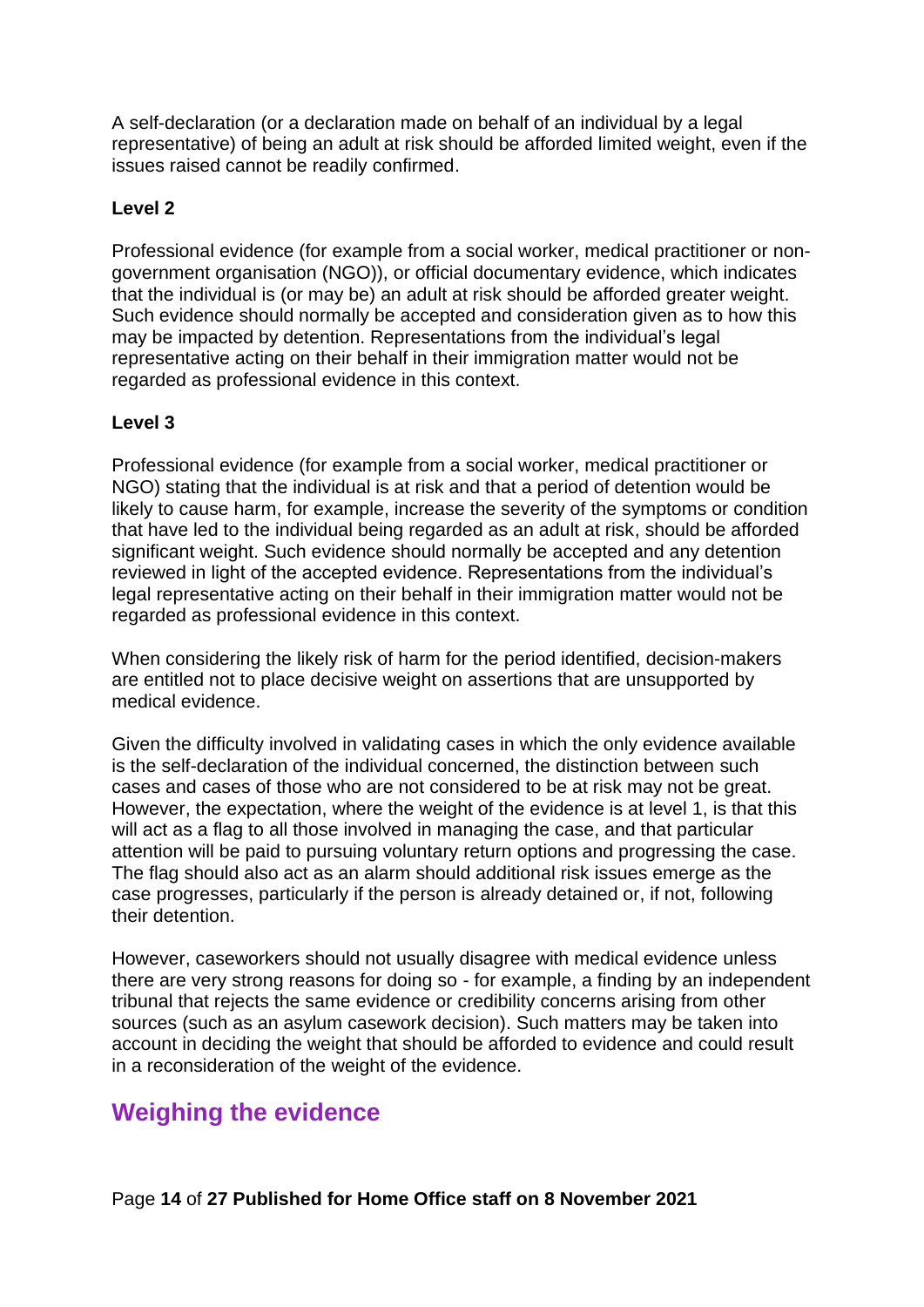# <span id="page-14-0"></span>External medical reports

The standards covered in the following paragraphs will apply to medical reports commissioned by an immigration advisor, or solicitor, resulting from a consultation between an external healthcare professional and their client whilst their client is detained under immigration powers.

These standards are not intended to be applied to all forms of professional evidence, which may arrive through a number of routes. For example, the standards would not apply to evidence from professional sources based on interaction with the person relating to a pre-existing condition, which may have been managed in the community prior to detention. In such cases, evidence to verify the history and treatment of a pre-existing condition could be submitted, thereby aiding consideration of how that condition might impact decisions related to detention.

However, in some cases, a medical report may be submitted which does not evidence any previous interaction with healthcare services in the community and the Home Office receives no recorded history of how a health issue may have been managed prior to arriving in detention.

In order to assess whether an individual may be particularly vulnerable to harm, the following standards must be applied to medical reports commissioned by an immigration advisor, or solicitor, resulting from a consultation between an external healthcare professional and their client whilst their client is detained under immigration powers.

#### <span id="page-14-1"></span>**Baseline requirement**

**Regulation** - Reports should be accepted only from a qualified healthcare professional, who is registered with the relevant healthcare professionals' regulator in the UK. For doctors/psychiatrists this is the General Medical Council (GMC) and for psychologists this is the Health and Care Professions Council (HCPC). The report must list the professional's registration number, qualifications and experience in the relevant field.

Without this information, the Home Office cannot be satisfied that the opinions expressed are from a qualified source who is accountable to a professional regulatory body. **Failure to meet this requirement will lead to the rejection of the report, unless evidence of regulation is provided through the legal representative or immigration advisor within two working days of notification by the Home Office.**

#### **Further standards**

**Instructions underpinning the report** - The report must include an explanation of the healthcare professional's understanding of the purpose and scope of the consultation commissioned by the legal representative. The healthcare professional should not be led to reach specific conclusions by the advisor or legal firm. Without this information, the Home Office cannot be satisfied that the report has been

#### Page **15** of **27 Published for Home Office staff on 8 November 2021**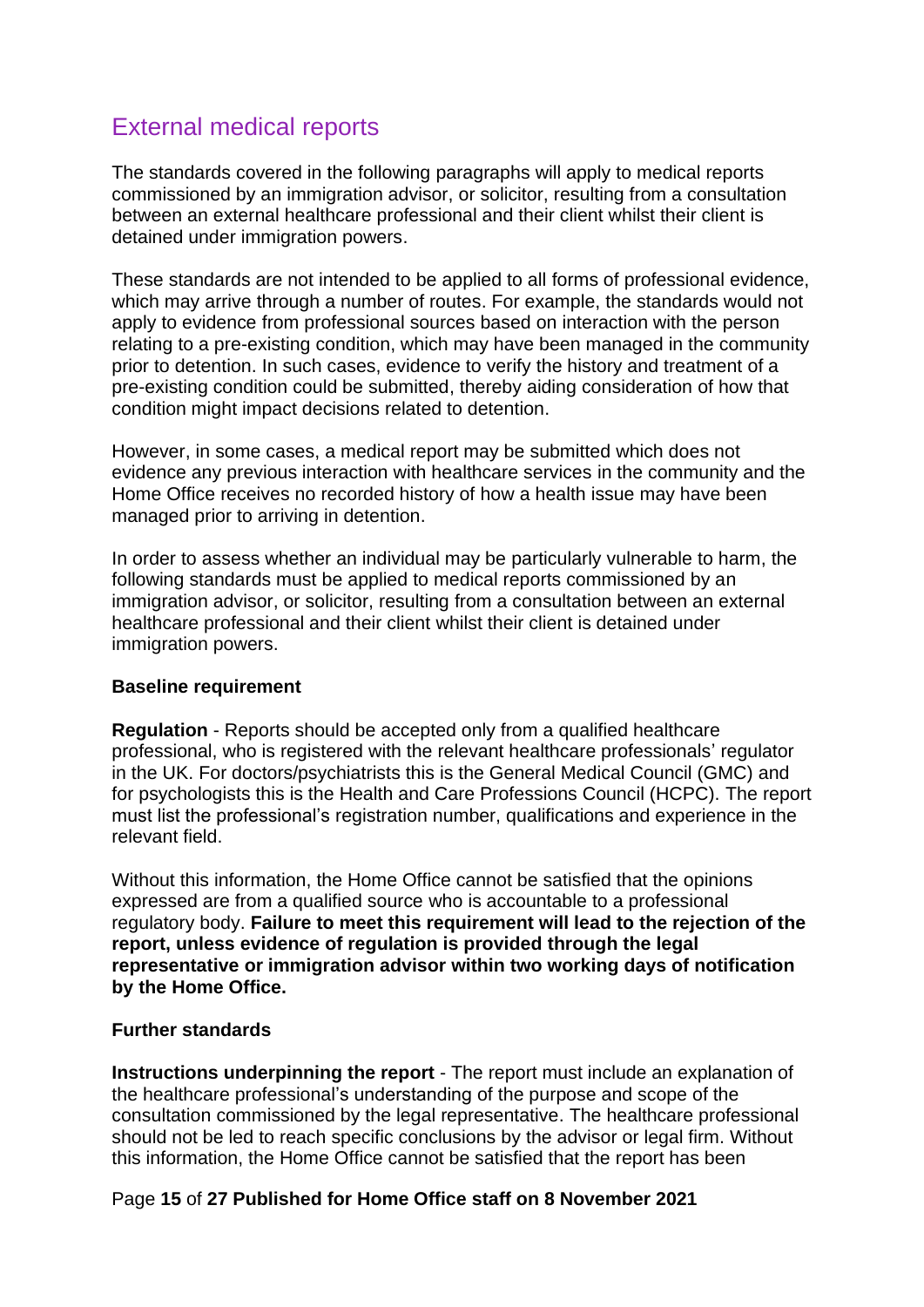commissioned to provide independent advice within the healthcare professional's scope of practice. Failure to meet this standard may contribute to the report being given limited weight.

**Use of supporting documents** - The legal representative should have requested access to the detained individual's medical records and all other documents of relevance relating to their case and immigration history and have provided these to the healthcare professional. All documents relied upon should be listed and those sources should be referenced where relied on throughout the report. Failure to meet this standard may contribute to the report being given limited weight.

**Location of the assessment** - If medical examination facilities are required, the consultation should have been conducted in a [suitably equipped room.](https://www.gov.uk/government/publications/medical-visits-for-people-in-immigration-removal-centres/medical-visits-for-people-in-immigration-removal-centres) Guidance on how to book such a room may be found in the link above. If such facilities are not expected to be required for the assessment, it must nevertheless take place in a private area (not a communal space). The location of the consultation should be clearly stated in the report. Where facilities are available and required, they should be utilised. Failure to meet this standard may lead to the report being given limited weight.

**Basic examination requirements** - Unless prevented from doing so by circumstances beyond the healthcare professional's control, the consultation must have been conducted face-to-face with the detained individual, in person. Aside from exceptional circumstances, for example, the cancellation of visits on grounds of public health, or other sudden exceptional reasons, the report must be based on a face-to-face consultation. Any explanation as to why this could not be satisfied should be noted in the report. Failure to meet this standard may contribute to the report being given limited weight.

Whilst reports completed remotely may be accepted, in exceptional circumstances, those reports completed by telephone, or via video-link, must state the limitations (if any) attached to forming opinions through such methods of assessment. The evidential weight accorded to the report should be considered in light of this. Upon the request of the person being assessed and given their consent, an appropriate third party may also be present. This must not be the legal representative, or a fellow detained person. The role of any third party should be strictly limited to that of an observer and purely in the interests of safeguarding the person assessed.

**Use of an interpreter** - Where there is no shared language between the healthcare professional and detained person, an independent professional interpreter should be relied upon, strictly in their capacity as an interpreter. This must not be a fellow detained person. The healthcare professional must confirm that the consultation was carried out with a full level of understanding with the patient and must state whether an independent interpreter was used to achieve this. Failure to meet this standard may contribute to the report being given limited weight.

**The report must be specific to the individual** - Reports must deal only with the circumstances relating to the person in question, their condition and any contributory factor of detention upon their condition. Purely generic statements about the impact of detention (or related matters), whether these are based on the healthcare

Page **16** of **27 Published for Home Office staff on 8 November 2021**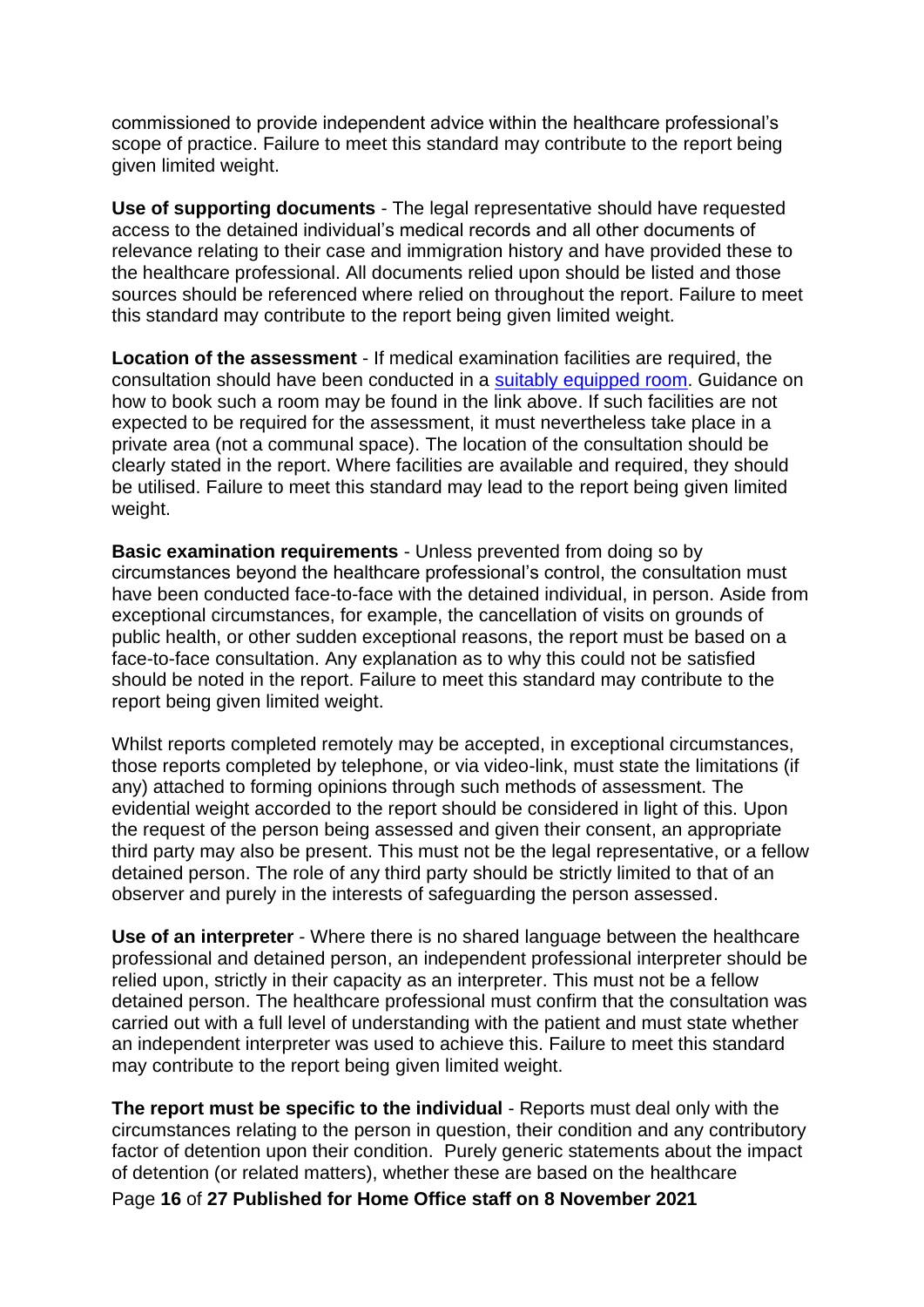professional's own opinion or on academic research, will not be regarded as being pertinent. Evidential weight should only be given to those sections of the report that relate specifically to the person in question.

#### **Concerns should be raised immediately with the on-site healthcare team**.

Should the healthcare professional be concerned for the health of the individual following the consultation (and especially when they consider that detention is having, or is likely to cause harm), they should raise the matter immediately (that is, during their visit to the IRC/prison, or immediately following the appointment) and directly with the healthcare team within the place of detention. The healthcare professional should confirm whether such concerns have been referred to the on-site healthcare team when drafting the report.

This reporting facility is essential in the interests of the detained person and all concerns, (subject to the consent of the person in detention, where required) should be communicated at the soonest possible time. Any failure to do this without reasonable explanation may lead to the report being considered with limited weight, particularly if the report raises concerns which are not supported by, or conflict with the existing facts and history of the case.

**Consideration of the existing standard of care** - The report should consider that primary care is available in all IRCs and prisons and any specialist conditions needing attention will be referred by the healthcare team for secondary care according to need. Mental health teams work within IRCs and prisons and treatment will involve psychiatrist visits in appropriate cases.

A failure to engage with the fact that primary care medical facilities are available means that the report may not have accurately considered the impact of detention on the individual's health. A report which fails to evaluate how access to these facilities might affect the management of the individual's health in assessing the impact/harm of detention may lead to it being treated with limited weight.

**Remit of the healthcare professional** - Opinions expressed in the report must be confined to the healthcare professional's own scope of practice. The healthcare professional must confine their report to matters within their area of practice. Where opinions are judged to be outside their expertise, whilst their conclusions may be properly reasoned, the Home Office may conclude differently, on the basis that they are not experts in that area.

**Statement of assurance** - The report must be verified by a statement from both the healthcare professional and the immigration advisor or solicitor that commissioned the report, to confirm that the report has been prepared and completed in line with the aforementioned standards. A failure to meet this requirement will prompt an urgent request from the Home Office to obtain this confirmation, which should be satisfied within 2 working days.

## <span id="page-16-0"></span>Considering the standards and evidential weight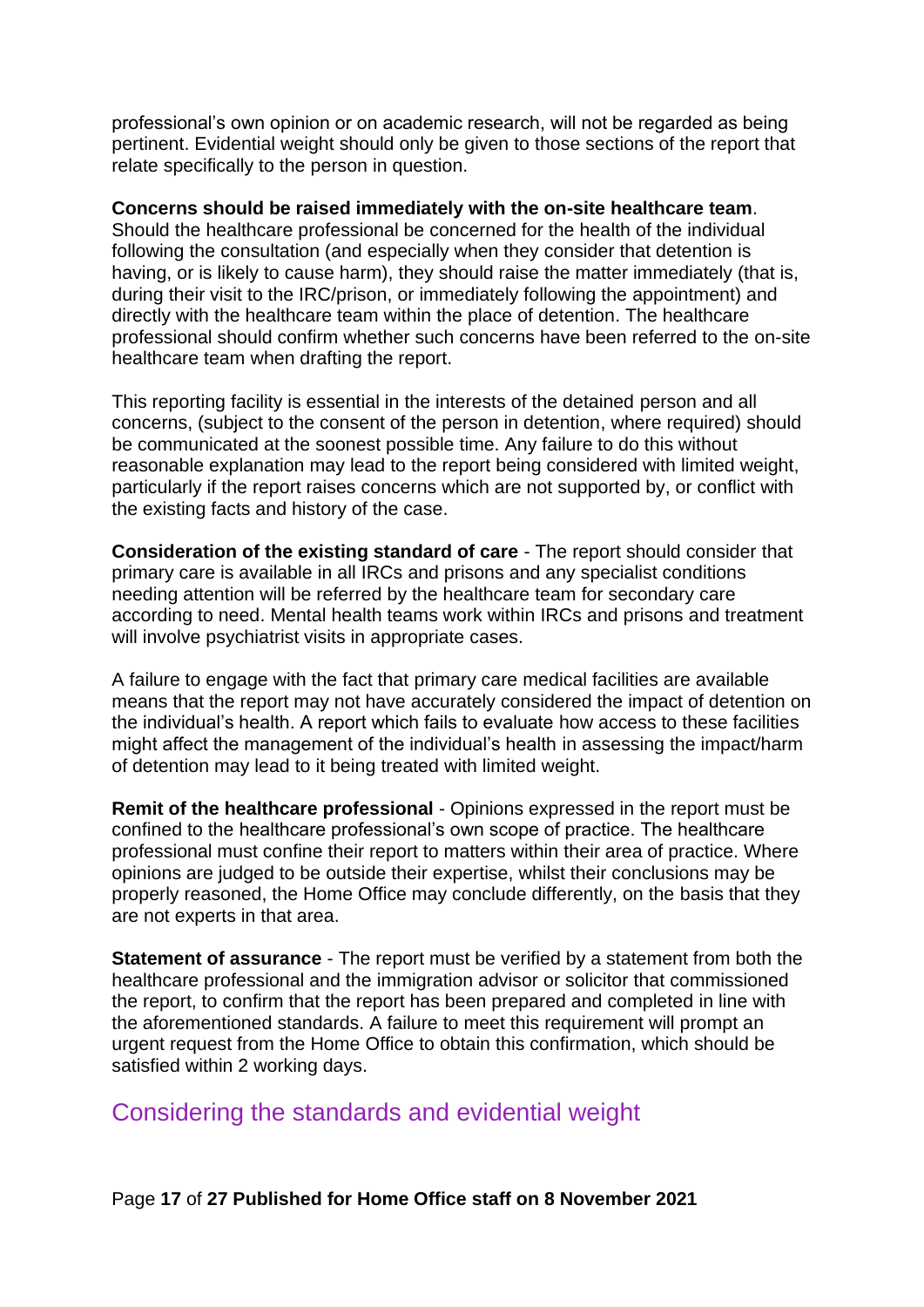Whilst a continued failure to comply with the baseline [regulation requirement](#page-14-1) will ultimately lead to the rejection of the report under the policy, the caseworker in receipt of the report must, as with all reports received, refer it to the on-site Healthcare team within the Immigration Removal Centre or prison for their information, in order that they may take any action deemed appropriate in the interests of the person in detention.

A failure to satisfy the further standards, as set out above, may impact the evidential weight that the report would otherwise be granted. In such cases where 'limited weight' is referred to, this means considering whether the report should be placed at a lower evidence level than it would usually be set absent the standards; level 1 or 2. In all cases, the failure to meet particular standards should be considered alongside other factors, where present, such as factual inaccuracies, or information presented which is inconsistent with other known facts in the case, such as any existing healthcare records or previous judicial decisions. In such cases, discretion is encouraged in considering the extent to which such failures, or factual information, might impact the reliability of the report as a whole.

By way of illustration, the combination of a failure to meet a single standard or combination of standards, with other known factual information, may mean that limited weight would be attached to any statement that the person would suffer harm in detention and thus a decision might be made to assign evidence level 2 rather than 3. Alternatively, a report which fails to satisfy the standards sufficiently to establish a particular mental health condition, might not qualify as acceptable professional evidence and be classified as level 1 evidence, the equivalent of an individual self-declaring a condition.

In circumstances where a caseworker proposes to reject a report, or to give a report a reduced level of weight, the decision to do so must be authorised at senior executive officer level or above and it must be fully documented within case details and on CID/Atlas. A letter should be drafted in response to the report, providing full reasons for the consideration of its content. The letter should be sent to the immigration advisor, or legal representative and person concerned.

Similarly, where the standards have been satisfied and barring information from other sources that might impact the reliability of that evidence, the caseworker should assign the evidence level with the appropriate weight as noted in the section on [evidence levels.](#page-12-4) Again, a letter should be drafted to explain the decision and should be sent to the immigration advisor, or legal representative and person concerned.

## <span id="page-17-0"></span>**Assessment of immigration factors**

In all cases in which the detention of an individual is being considered, the decision maker deciding on detention should first assess whether there is a realistic prospect of removal within a reasonable timescale. If there is not, the individual should not be detained. In cases in which there is such a prospect, and in which the individual is determined to be at risk in the terms of this policy, the decision maker should carry out an assessment of the balance between the risk factors and the immigration

#### Page **18** of **27 Published for Home Office staff on 8 November 2021**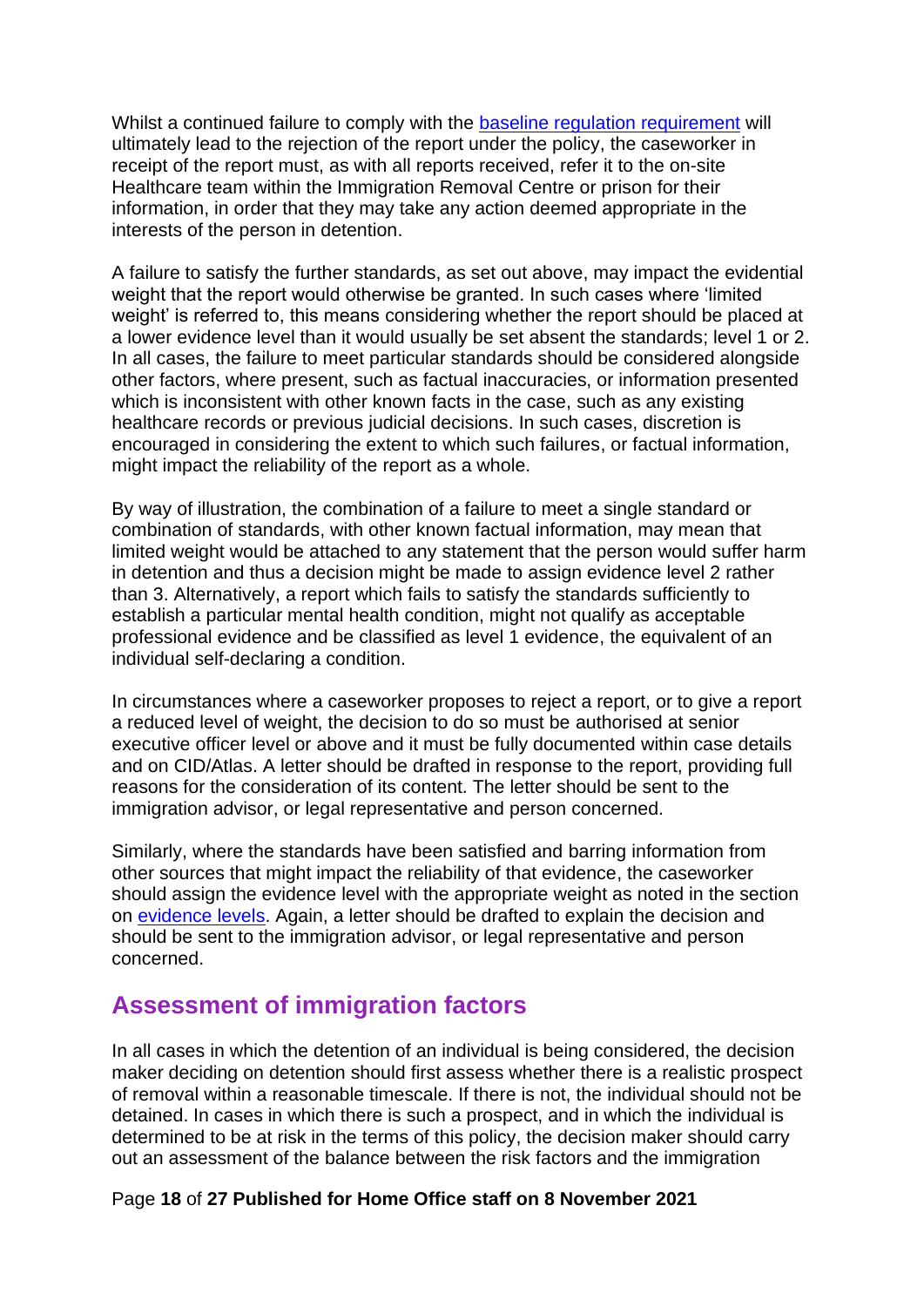factors. This should involve a weighing of the evidence-based level of risk to the individual against:

- how quickly removal is likely to be affected
- the compliance history of the individual
- any public protection concerns

An individual should be detained only if the immigration factors outweigh the risk factors such as to displace the presumption that individuals at risk should not be detained. This will be a highly case specific consideration taking account of all immigration factors. In each case, however, there must primarily be a careful assessment of the likely length of detention necessary and this should be considered against the likely impact on the health of the individual if detained for the period identified given the evidence available of the risk to the individual. The likely length of detention prior to removal should be quantified in days, weeks or months and this predicted timeframe should be recorded when making detention decisions. For people detained in immigration removal centres the timeframe should also be communicated to individuals in documentation concerning detention decisions, including IS.151F and rule 35 responses.

Individuals can be detained in a STHF for an **absolute maximum** of 7 days. People detained in residential STHFs will be informed of the outcome of any review of their detention and rule 32 responses using CID Doc Gen form 'IS.151F (STHF)'.

In deciding whether to detain, the likely risk of harm (as assessed in accordance with the risk factors identified and the evidential weight that has been afforded to them), must be weighed against any immigration control factors, set out below:

## <span id="page-18-0"></span>Length of time in detention

In all cases, every effort should be made to ensure that the length of time for which an individual is detained is as short as possible and, as stated above this should be quantified in days, weeks or months. In any given case, it should be possible to estimate the likely duration of detention required to effect removal. This will assist in determining the risk of harm to the individual.

In balancing risk issues against the prospect of removal, the basic principle is, the higher the level of risk to the individual (on the basis of the available evidence), the shorter the length of detention that should be maintained. In each case there should be a careful assessment of the likely length of detention and this should be considered against the likely impact on the health of the individual given the evidence available.

Individuals who arrive at the border with no right to enter the UK are likely to be detainable notwithstanding the other elements of this policy, on the basis that such individuals are likely to be detained for only a short period of time before being removed.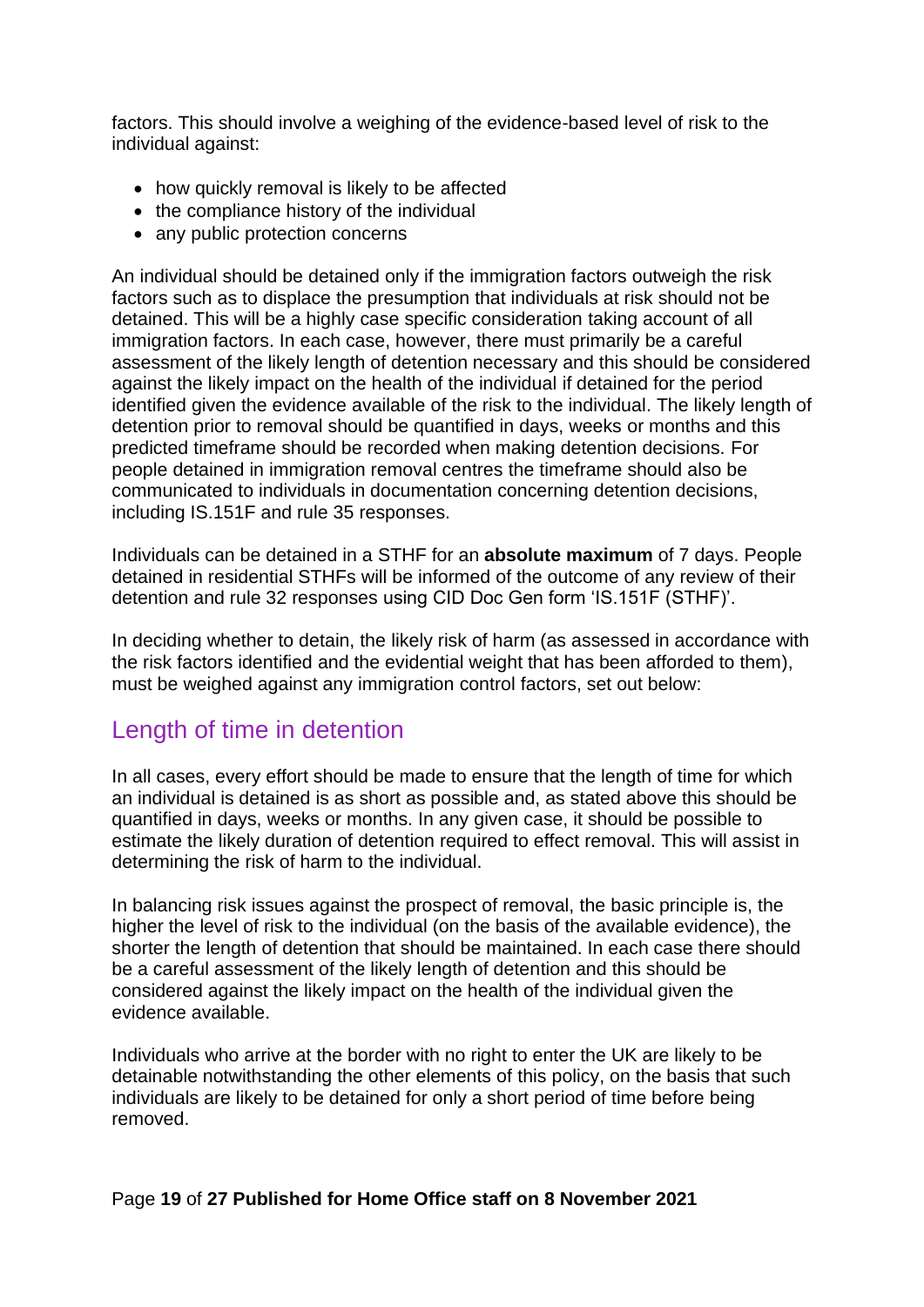# <span id="page-19-0"></span>Public protection issues

Consideration will be given to whether the individual raises public protection concerns. The following issues should be taken into account in assessing the level of public protection concern represented by the individual:

- is the individual a foreign national offender (FNO)
- if so, how serious was the offence or offences
- is there available police or National Offender Management Service (NOMS) evidence on the level of public protection concern
- is the person being deported on national security grounds
- has a decision otherwise been made to deport (or remove through administrative means) the individual on the basis that their presence in the UK is not conducive to the public good

## <span id="page-19-1"></span>Compliance issues

An assessment must be made, based on the previous compliance record of the individual concerned, of whether that individual is likely to leave the UK voluntarily or whether the individual is likely to be removable only if they are detained for that purpose (in line with the principles set out in [Assessment: general principles\)](#page-4-1).

All reasonable and proportionate voluntary return options should be pursued before consideration is given to detaining individuals at risk. Where there are reasonable grounds to believe that the individual would not return without the use of detention to support enforced removal (for example, they have previously been offered the chance to pursue a voluntary return and not taken it up or complied with the process, or, they have been living and working illegally in the UK for some time, or they have made attempts to frustrate their return), this should be regarded as a matter of noncompliance.

By definition, all individuals who, for example, enter the UK illegally or who stay in the UK beyond the date of expiry of their leave, will have been non-compliant with immigration law. However, some acts of non-compliance are more significant than others, and the level of non-compliance should be regarded as indicative of the appropriateness of detention for the purpose of removal.

Positive indicators of compliance will include:

- having fully complied with conditions of leave or any restrictions attached to temporary admission, immigration bail or release on restrictions
- having been compliant with attempts to effect voluntary return
- having made any immigration applications at the earliest opportunity

Negative indicators of compliance will include:

• having previously absconded

#### Page **20** of **27 Published for Home Office staff on 8 November 2021**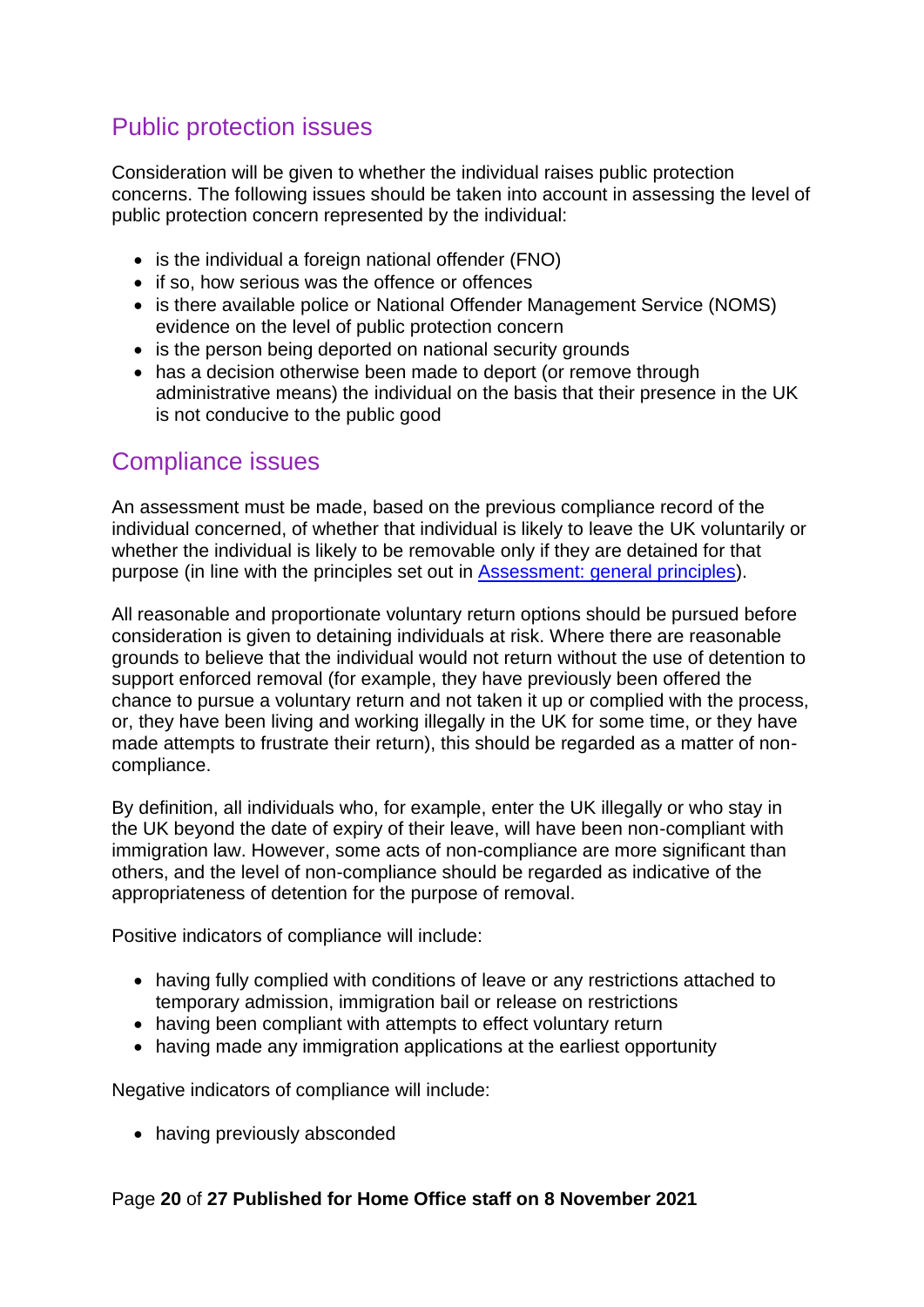- having failed to comply with conditions of stay, including having failed to comply with conditions of temporary admission, immigration bail or release on restrictions:
	- o take into account any health conditions (particularly mental health conditions) that may have affected the individual's ability to attend reporting events
- having failed to comply with attempts to effect voluntary return
- having made a protection or human rights claim only after having been served with a negative immigration decision unless there is good reason for them to have delayed the claim, see Assessing credibility and refugee status
- having been in the UK illegally for a protracted period of time without having come into contact with the authorities
- having engaged in 'nationality swapping'
- having failed to comply with re-documentation processes

The level of non-compliance will be considered against the level of risk and alongside any other relevant immigration factors.

## <span id="page-20-0"></span>**Balancing risk factors against immigration control factors**

Consideration of the risk and immigration issues set out above should result in a determination of whether the risk factors are outweighed by the immigration factors. An individual should be detained only if the immigration factors outweigh the risk factors such as to displace the presumption that individuals at risk should not be detained. The guidance below is designed to assist decision makers in weighing the evidence.

## <span id="page-20-1"></span>Evidence assessment

As in any case of potential detention, in order to detain there must be a realistic prospect of removal within a reasonable period. In cases of adults at risk in which this condition is met, the following is a guide to balancing any identified risk issues relating to the individual concerned against the immigration considerations. In all cases, the primary consideration should be based on the length of time for which detention is expected to be required and the likely impact of the length of detention on the individual given the [evidence of risk.](#page-12-3)

#### **Level 1**

Where there is no independent evidence that a person is at risk as claimed, the individual will be suitable for consideration for detention if one of the following applies:

- the date of removal can be forecast with some certainty and if this date is within a reasonable timescale given the logistics involved
- any public protection issues are identified, for example, someone whose presence in the UK is not conducive to the public good
- there are indicators of [non-compliance](#page-19-1) with immigration law which suggest that the individual will not be removable unless detained

Page **21** of **27 Published for Home Office staff on 8 November 2021**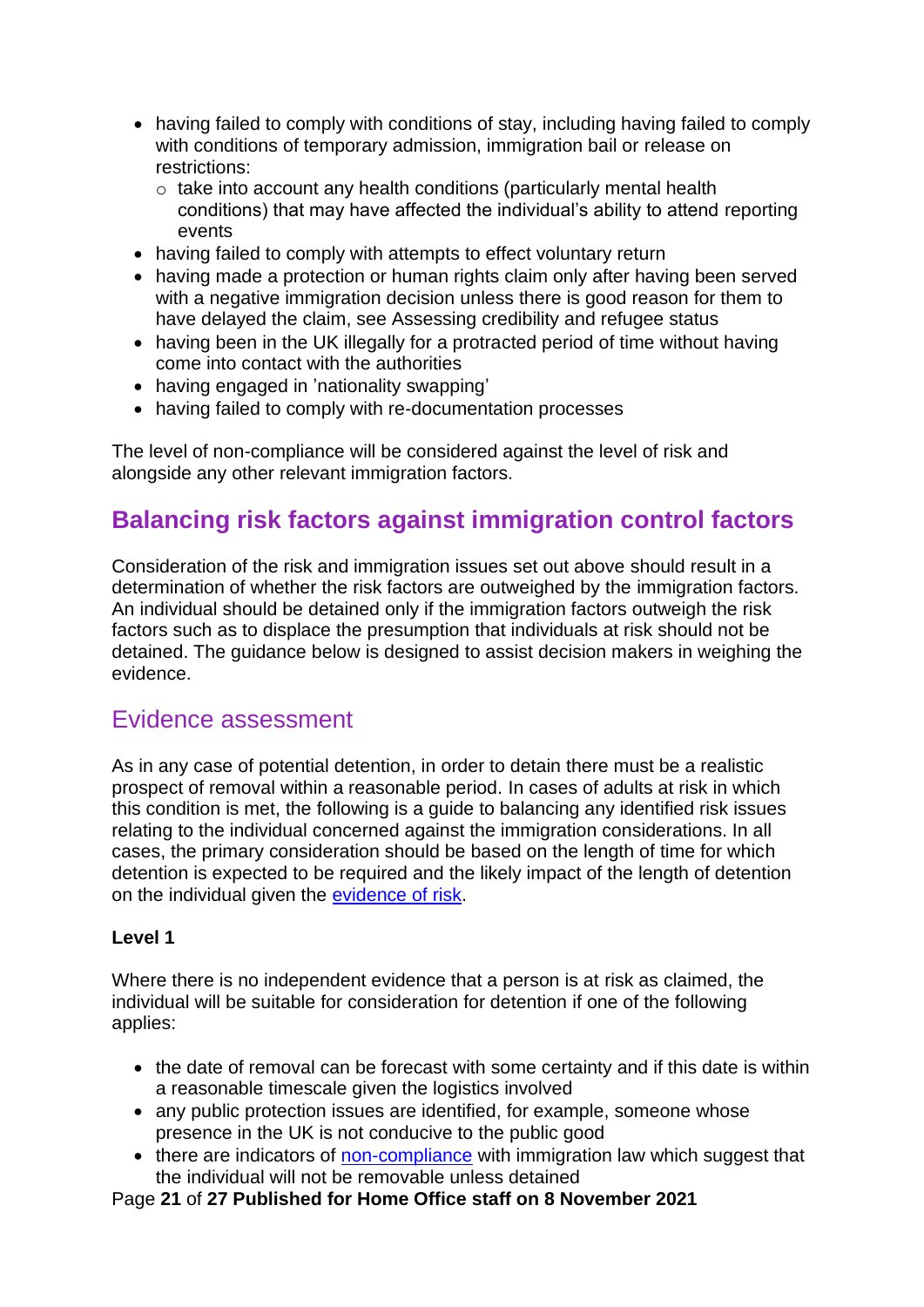### **Level 2**

Where there is professional and/or official documentary evidence indicating that an individual is an adult at risk but no indication that detention is likely to lead to a significant risk of harm to the individual if detained for the period identified as necessary to effect removal, they should be considered for detention only if one of the following applies:

- the date of removal is fixed, or can be fixed quickly, and is within a reasonable timescale and the individual has failed to comply with reasonable voluntary return opportunities, or if the individual is being detained at the border pending removal having been refused entry to the UK
- they present a level of public protection concerns that would justify detention, for example, if they meet the criteria of foreign criminal as defined in the [Immigration Act 2014](http://www.legislation.gov.uk/ukpga/2014/22/section/19) or there is a relevant national security or other public protection concern
- there are negative indicators of [non-compliance](#page-19-1) which suggest that the individual is highly likely not to be removable unless detained

Less compelling evidence of non-compliance should be taken into account if there are also public protection issues. The combination of such non-compliance and public protection issues may justify detention in these cases.

### **Level 3**

Where on the basis of professional and/or official documentary evidence, detention is likely to lead to a risk of harm to the individual if detained for the period identified as necessary to effect removal, they should be considered for detention only if one of the following applies:

- removal has been set for a date in the immediate future, there are no barriers to removal, and escorts and any other appropriate arrangements are (or will be) in place to ensure the safe management of the individual's return and the individual has not complied with voluntary or ensured return
- the individual presents a significant public protection concern, or if they have been subject to a 4 year plus custodial sentence, or there is a serious relevant national security issue or the individual presents a current public protection concern

It is very unlikely that compliance issues, on their own, would warrant detention of individuals falling into this category. Non-compliance should be taken into account if there are also public protection issues or if the individual can be removed quickly.

The above is intended as a guide rather than a prescriptive template for dealing with cases. Each case must be decided on its own merits, taking into account the full range of factors, on the basis of the available evidence.

Where professional evidence is not immediately available, but where observations from Home Office officials lead to a belief that the individual is at a higher level of risk

#### Page **22** of **27 Published for Home Office staff on 8 November 2021**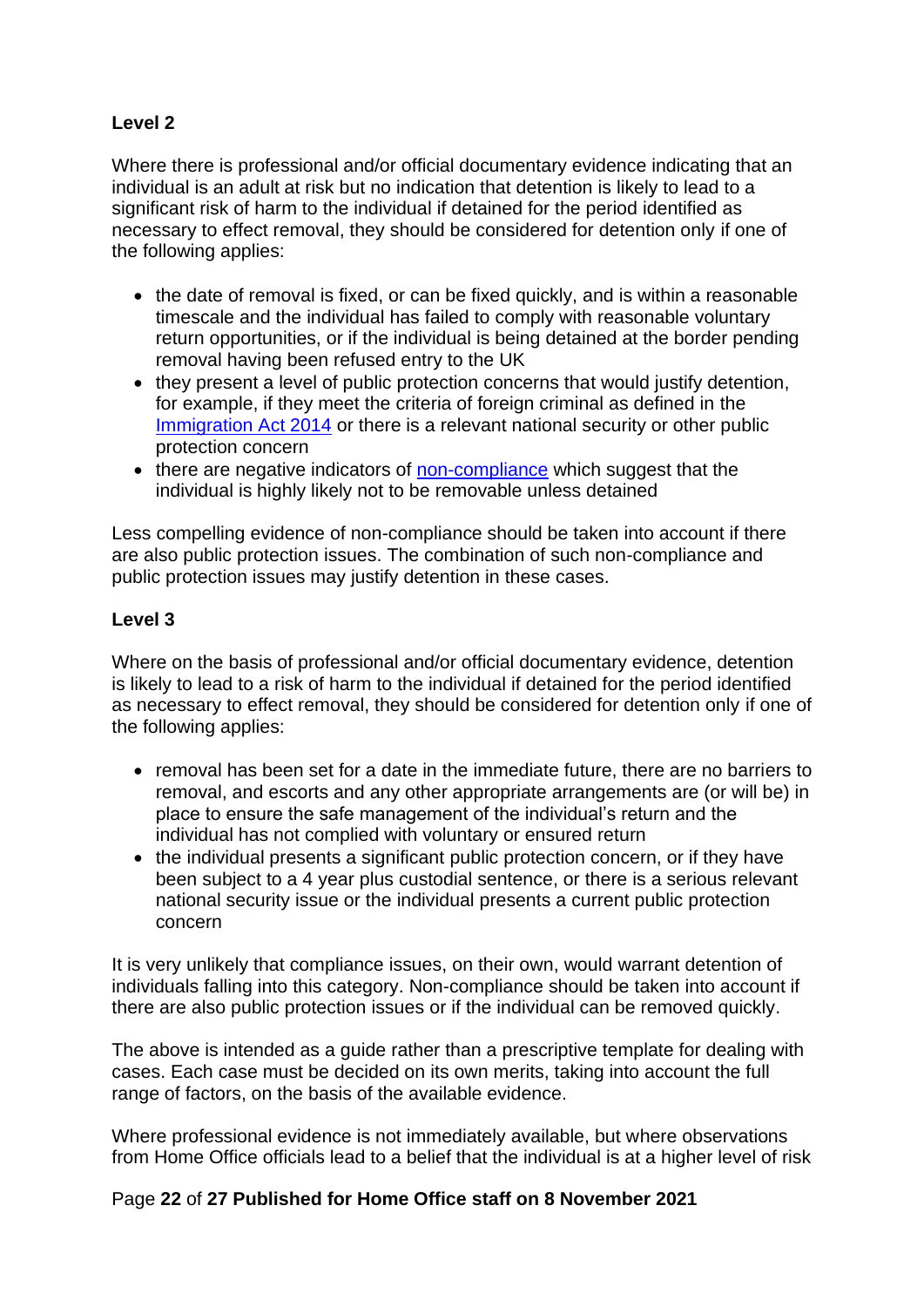than a simple self-declaration would suggest, an individual can be allocated to a higher risk category in the terms of this policy on the basis of that observational evidence.

In each case the length of likely detention will be a key factor in determining whether an individual should be detained.

As part of the determination of whether an individual should be detained, consideration must be given to whether there are alternative measures, such as residence or reporting restrictions, which could be taken to ensure an individual's compliance whilst removal is being planned or arranged and to reduce to the minimum any period of detention that may be necessary to support that removal – for example, by detaining much closer to the time of removal.

## <span id="page-22-0"></span>**Detention of people at risk: voluntary return options**

Voluntary and assisted return options will normally be pursued before consideration is given to detaining individuals at risk.

The level of assistance available to help individuals to return voluntarily will usually be consistent with the level of risk attached to the individual, in other words, the higher the level of risk, the more assistance available. On that basis, where it is believed that the individual would not return without the use of detention to support enforced removal, failure to engage with the returns process, even for those regarded as being at significant risk, on the basis of the available evidence, should be considered to be a non-compliance issue.

Individuals already detained may decide to pursue voluntary return options. If this occurs in the case of an individual who is regarded as being 'at risk' in the terms of this policy, the case should be reviewed and consideration given to whether the individual still needs to be detained in order to effect removal and, on the basis of this, whether the immigration considerations no longer outweigh the risk factors. If they do, then the individual should be released in advance of their return to their country of origin.

## <span id="page-22-1"></span>**Border cases: adults at risk**

By virtue of [rule 6 of the Short-term Holding Facility Rules 2018,](http://www.legislation.gov.uk/uksi/2018/409/article/6/made) detention in holding rooms is limited to a normal maximum of 24 hours, though there is provision for extending in exceptional circumstances, subject to authorisation for the extension.

Detention in port holding rooms at the border on immigration grounds is likely to remain appropriate, even if an individual is assessed as being at risk. This is because of the inherently short-term nature of the detention in these circumstances.

If there are significant and obvious indicators to suggest that the individual is at immediate risk, or that the detention of the individual is likely to be prolonged, the case should be reviewed and there should be an assessment of the appropriateness of continued detention, and the appropriate facility for continued detention, in line

#### Page **23** of **27 Published for Home Office staff on 8 November 2021**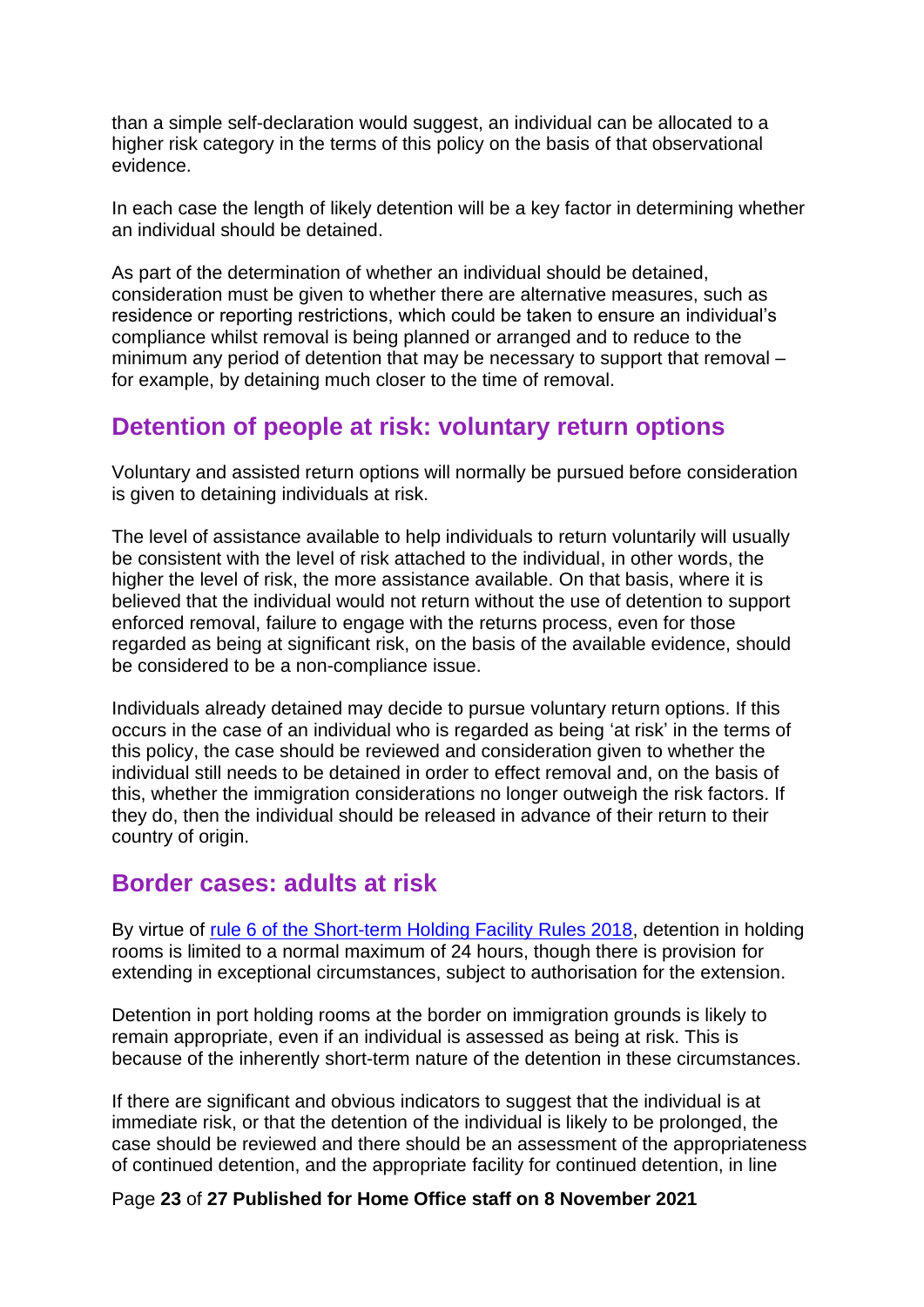with the policy set out in this guidance. See the guidance on the short-term holding facility rules 2018.

## <span id="page-23-0"></span>**Risk factors emerging after the point of detention**

## <span id="page-23-1"></span>Ongoing assessment

Following the detention of any individual (including those regarded as being at risk) there should be an ongoing assessment of risk made by the caseworker throughout the period of detention which will facilitate the identification of any emerging risk, or changes to known risk factors.

If any new risk factors emerge, or any existing risk factors change, there should be a formal review of the case, with a fresh consideration of the balance of risk factors against the immigration factors, as set out above.

The emerging risk factors may shift the balance to the extent that the risk factors outweigh the immigration factors. In these circumstances, the individual should be released from detention on appropriate release conditions and their compliance monitored. Equally, a failure to remove within the expected timescale might also tip the balance to the extent that release becomes appropriate, though this is less likely if the individual's non-compliance has caused the failure to effect removal.

As part of the induction process into immigration removal centres (IRCs) all individuals should have a medical screening within 2 hours of their arrival and must be given an appointment with a GP within 24 hours of admission to an IRC. They will also have access to health care services throughout their stay in detention.

In residential STHFs detained individuals should also have a medical screening within 2 hours of their arrival. Thereafter, if an individual becomes ill or sustains an injury whilst they remain detained in a residential STHF, they must be provided with prompt access to a healthcare professional, who can be either a doctor or nurse (though in practice the likelihood is that it would be a nurse). Information resulting from medical interventions in detention will usually be made known to the Home Office only if it prompts a report under [Rule 35 of the Detention Centre Rules](#page-24-0) or (in [residential STHFs\) rule 32 of the Short-term Holding Facility Rules.](#page-24-0)

Home Office staff may, however, be made aware of an individual's medical condition (or claimed medical condition) through (in asylum claims) the asylum screening process in detention or (in both asylum and non-asylum cases) the detained person directly informing a member of Home Office or detention facility staff of it. In these cases, the information should be recorded as level 1 evidence, the appropriateness of detention should be reviewed in the light of the new information, and healthcare staff in the detention facility informed. Where appropriate, the individual should be advised to seek a medical opinion from the health services available in the detention facility in which they are housed.

If, once detained, new information comes to light which suggests that the individual presents an indicator of risk which is not necessarily medically-related (and which is

#### Page **24** of **27 Published for Home Office staff on 8 November 2021**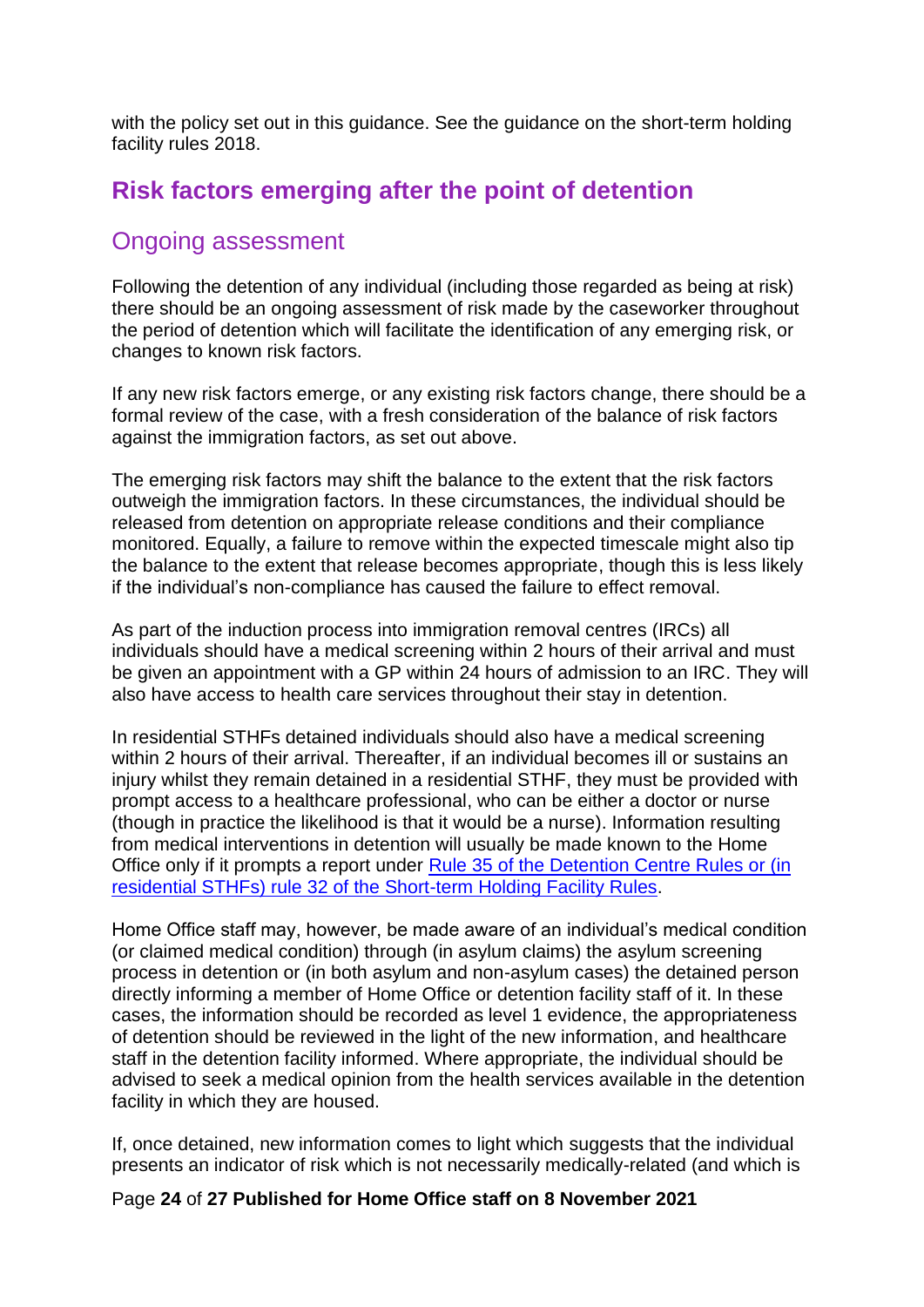therefore not brought to the attention of the Home Office by the medical services in the detention setting), such as having been a victim of sexual or gender-based violence, human trafficking or modern slavery, having a physical disabilities, or being transsexual, detention should be reviewed in the light of the new information. If supporting evidence is available, consideration should be given to the weight that should be afforded to that evidence. Individuals self-declaring should be advised that they may provide supporting information if it is available.

## <span id="page-24-0"></span>**Rule 35 of the Detention Centre Rules and rule 32 of the Short-term Holding Facility Rules: special illnesses and conditions**

## <span id="page-24-1"></span>Purpose of Detention Centre rule 35 and Short-term Holding Facility rule 32

The purpose of rule 35 of the Detention Centre Rules and rule 32 of the Short-term Holding Facility Rules is to ensure that particularly vulnerable individuals are brought to the attention of those with direct responsibility for authorising, maintaining and reviewing detention.

Rule 35 of the Detention Centre Rules 2001 sets out the requirement for doctors working in immigration removal centres to report on any detained person:

- whose health is likely to be injuriously affected by continued detention or any conditions of detention
- who is suspected of having suicidal intentions
- for whom there are concerns they may have been a victim of torture, torture is defined in rule 35(6) of the Detention Centre Rules 2001 (as amended), for guidance on considering torture cases see [torture victims.](#page-7-1) Please note the guidance set out above that in considering the definition of torture under the Detention Centre Rules, there is no difference between 'powerless to resist' and 'powerlessness' under rule 35(6)(b). The proper approach is to consider whether the person was in a situation of powerlessness.

Rule 32 of the Short-term Holding Facility Rules 2018 sets out the requirement for healthcare professionals (either a doctor or nurse) in residential short term holding facilities to report on any detained person:

- whose health is likely to be injuriously affected by continued detention or any conditions of detention
- who is suspected of having suicidal intentions
- for whom there are concerns they may have been a victim of torture, torture is defined in rule 32(6) of the Short-term Holding Facility Rules 2018, for guidance on considering torture cases see [torture victims](#page-7-1) please note the guidance set out above that in considering the definition of torture under the Short-term Holding Facility Rules 2018, there is no difference between 'powerless to resist' and 'powerlessness' under rule 32(6)(b) - the proper approach is to consider whether the person was in a situation of powerlessness

#### Page **25** of **27 Published for Home Office staff on 8 November 2021**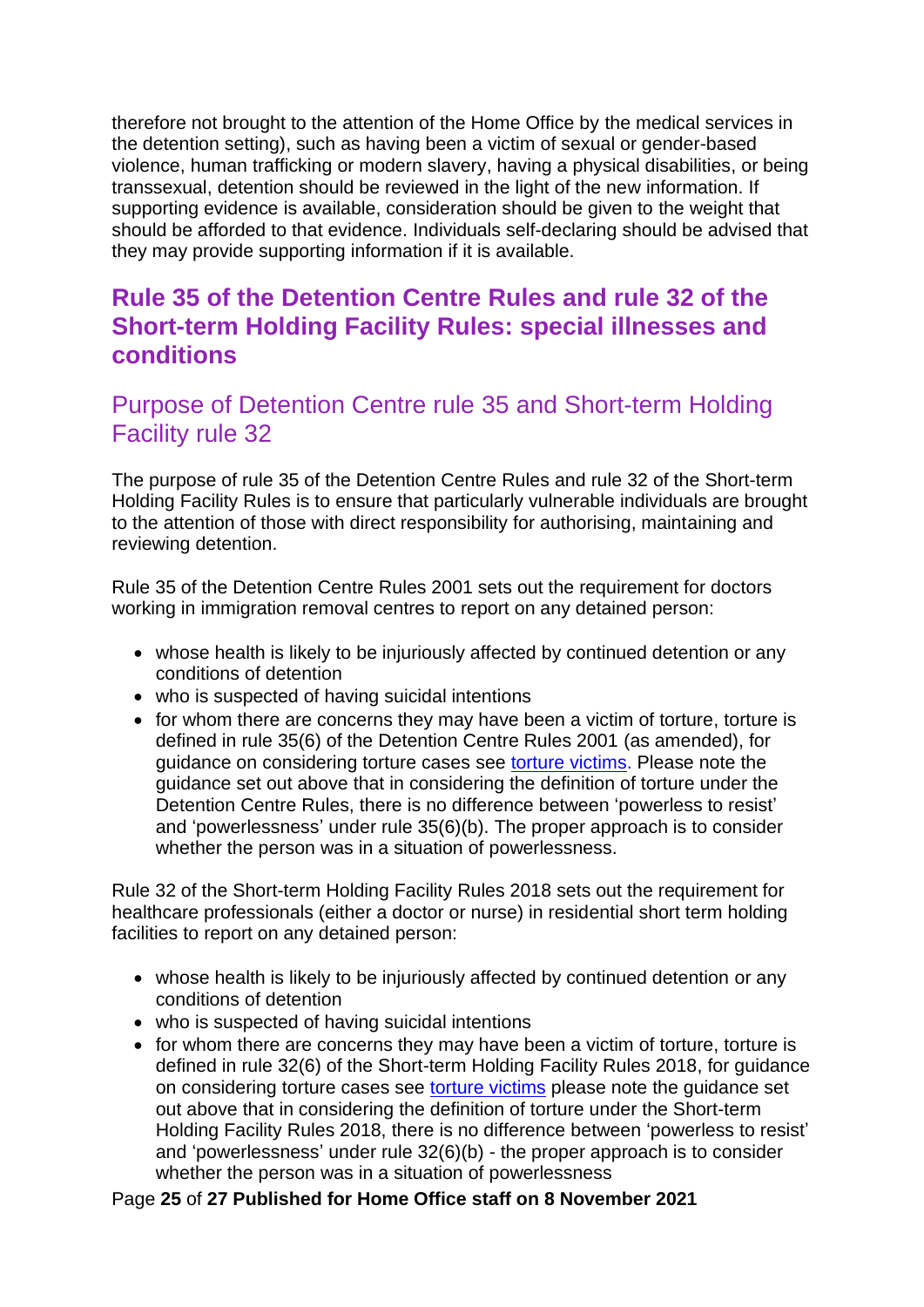IRC doctors or healthcare professionals (a doctor or nurse) in a residential STHF are required to report such cases to the manager, using the prescribed forms appended to Detention Services Order 09/2016 – Detention centre Rule 35 and Short-term Holding Facility Rule 32. In immigration removal centres rule 35 reports are then passed, via Home Office contact management teams in IRCs, to the officer responsible for managing and/or reviewing the individual's detention. Owing to the absence of any Home Office presence in residential STHFs, rule 32 reports are transmitted to the office responsible for managing and/or reviewing the person's detention via the detainee monitoring and population management unit (DEPMU) Duty HEO.

The information contained in the report must then be considered by the case worker and a decision made on whether the individual's continued detention is appropriate, or whether they should be released from detention, in line with the adults at risk process set out above.

## <span id="page-25-0"></span>Detention Centre (DC) rule 35 report or Short-term Holding Facility (STHF) rule 32 report

On receipt of a rule 35 or rule 32 report, the decision maker should review the report to ensure that it meets the required standards and, if the report does not meet the required standards, it should be returned to the medical practitioner (rule 35 reports only) or nurse (rule 32 reports) with a request for the necessary information. In the meantime, unless an assessment can be made on the basis of the report as it stands, and unless the outcome of that assessment is that the individual should be released, detention should be maintained pending the receipt of a report to the required standard.

For the purpose of the adults at risk policy:

- a report under DC rule 35(1) or STHF rule 32(1) (a detained person whose health is likely to be injuriously affected by continued detention or any conditions of detention) will normally amount to level 3 evidence
- a report under DC rule 35(2) or STHF rule 32(2) (a person suspected by the doctor, or nurse in residential STHF, of having suicidal intentions) will not always necessitate a review of the appropriateness of detention but this will depend on the information provided by the doctor or nurse (residential STHFs only)
- a report under DC rule 35(3) or STHF rule 32(3) (a detained person about whom the doctor or nurse in a residential STHF, has concerns that they may have been the victim of torture) will normally amount to at least level 2 evidence

On receipt of a rule 35 or rule 32 report the caseworker concerned must review the appropriateness of the individual's continued detention in light of the information in the report (see Detention - general guidance) and respond to the centre, within 2 working days of receipt, using CID Doc Gen form IS.335.

It is possible that a person in detention may independently make available to the Home Office information in respect of a rule 35(1) or STHF rule 32(1) assessment

Page **26** of **27 Published for Home Office staff on 8 November 2021**